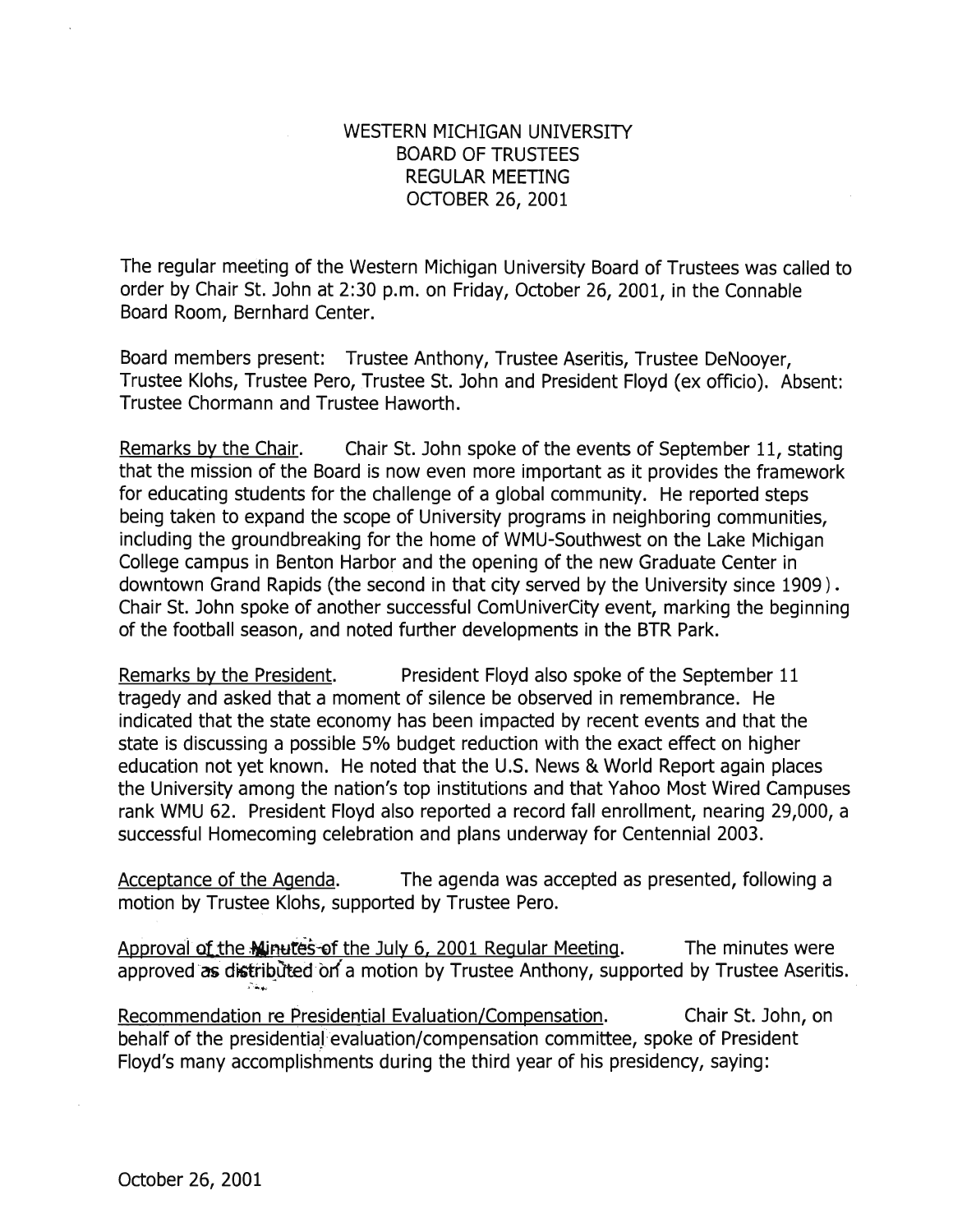President Floyd, on behalf of the Board of Trustees, thank you for your outstanding leadership. This may sound somewhat repetitive, and it is, but your consistently strong performance moves us to repeat our praise. Your promised presidency of "vim, vigor and passion" continues to enhance Western Michigan University as a "premier, student-centered research institution."

Again this year, we commend you for all that you have done both on campus and beyond  $-$  including the "Wireless Western" project, the successful kick off of the Centennial Capital Campaign, great progress in the Business Technology and Research Park, the planned College of Health and Human Services, and continued enrollment growth.

These are just a few of the significant achievements of the past year under your distinguished leadership. You also serve as chair of the Mid-American Conference Council of Presidents and chair of the Greater Kalamazoo United Way Board of Directors. We acknowledge your accomplishments and appreciate your efforts; Western continues to benefit from your leadership.

We are, therefore, recommending an increase in your annual salary from \$210,000 to \$220,000, retroactive to July 1, 2001, and an extension of your contract until July 31, 2006.

We also thank Carmento for all she does on behalf of the University. We are very fortunate to have both of you with us here at WMU.

Thank you for three outstanding years, your work is much appreciated, and we look forward to the years to come.

On a 6-0 roll call vote following a motion by Trustee Klohs, supported by Trustee Anthony, the recommendation was approved. President Floyd thanked the Board for its action.

2002 Meeting Dates. Meeting dates for the year 2002 were approved by the Board following a motion by Trustee Klohs, supported by Trustee DeNooyer. Six meetings are scheduted, with additional meetings to be added if needed: المستعجب أيلتهم المتعاطف

Thursday, January 24 Friday, March 22 Friday, May 17 Friday, July 12 Friday, October Friday, December 13

 $\mathcal{N}_{\text{max}}$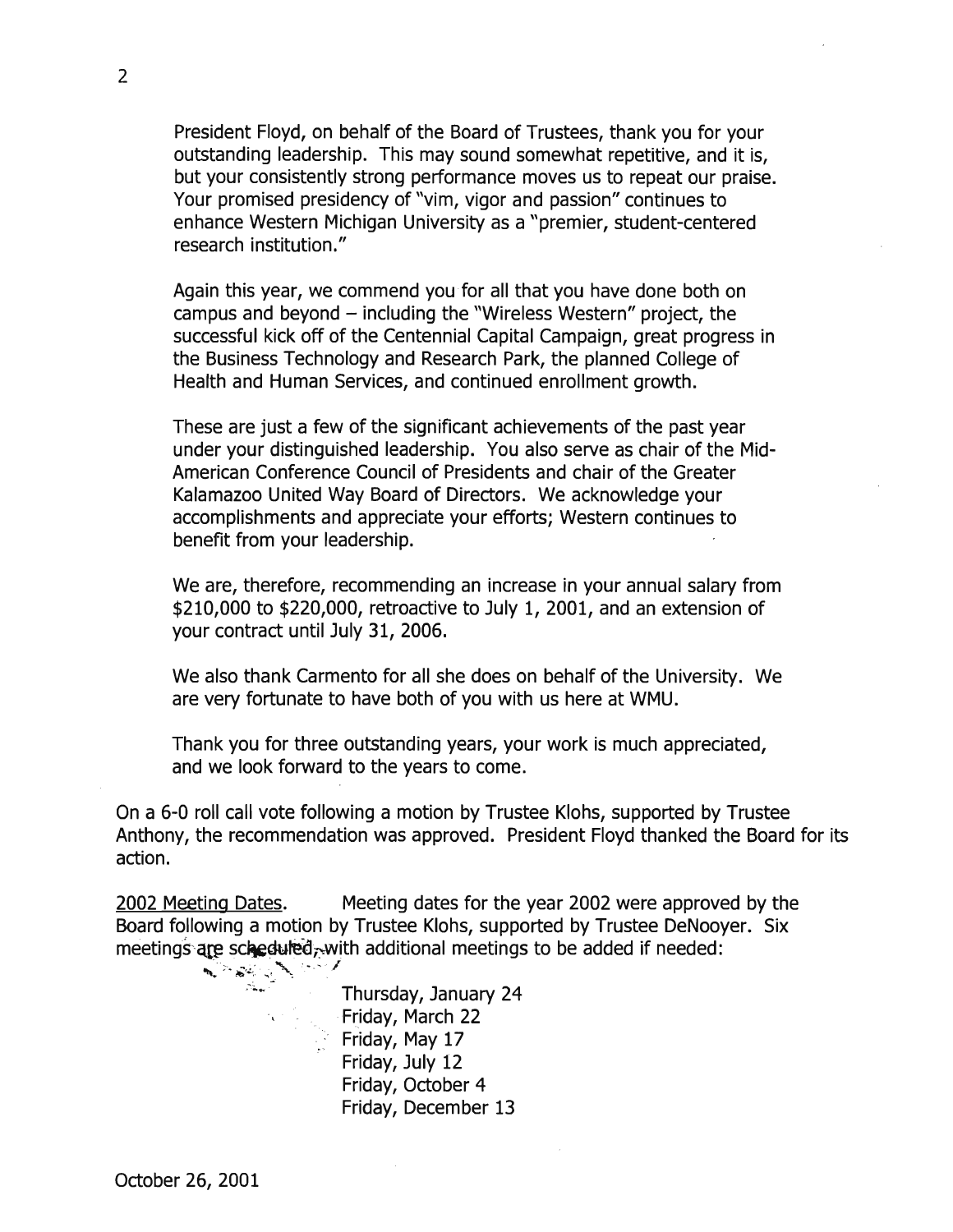Authorization to Confer Degrees. Following a motion by Trustee Anthony, supported by Trustee Aseritis, the Board authorized the President to confer degrees at the December 8 commencement ceremonies as recommended by the Faculty.

Academic and Student Affairs Committee Recommendations - presented by Committee Chair Klohs

Grant Report. Following a motion by Trustee Klohs, supported by Trustee Pero, the grant report for June, July, August and September 2001 was approved.

Personnel Report. The personnel report was approved by the Board after a motion by Trustee Klohs, supported by Trustee Aseritis.

#### Administrative Appointments

Said AbuBakr, Professor and Chair, Department of Paper and Printing Science and Engineering, effective August 1, 2001.

Susan O'Flaherty, Executive Director of Student Services, effective August 6, 2001.

Xiaojun Wang, Chair and Associate Professor, Department of Asian and Middle Eastern Languages, effective July 1, 2001.

#### Return to Faculty

Leonard Beuving, Professor and Chair, Department of Biological Sciences, effective August 6, 2001.

## $Resignations - Administrative$

Cathy Zenz, Registrar, Office of the Registrar, effective August 2, 2001.

#### $Appointment - With Tenure$

Said AbuBakr, Professor, Department of Paper and Printing Science and Engineering, effective August<sub>al</sub> 2001.

 $\label{eq:4} \mathbf{e}_{\mathbf{e}_{\mathbf{e}}}^{\mathbf{e}_{\mathbf{e}}^{\mathbf{e}}}\left\{e_{\mathbf{e}_{\mathbf{e}}}^{\mathbf{e}_{\mathbf{e}}^{\mathbf{e}}}\right\}=\mathbf{e}_{\mathbf{e}_{\mathbf{e}}}^{\mathbf{e}_{\mathbf{e}}^{\mathbf{e}}}\left\{e_{\mathbf{e}_{\mathbf{e}}}^{\mathbf{e}_{\mathbf{e}}^{\mathbf{e}}}\right\}=\mathbf{e}_{\mathbf{e}}^{\mathbf{e}_{\mathbf{e}}^{\mathbf{e}}}\left\{e_{\mathbf{e}_{\mathbf{e}}}^{\math$ William Sauck, Associate Professor, Department of Geosciences, effective August 6, 2001.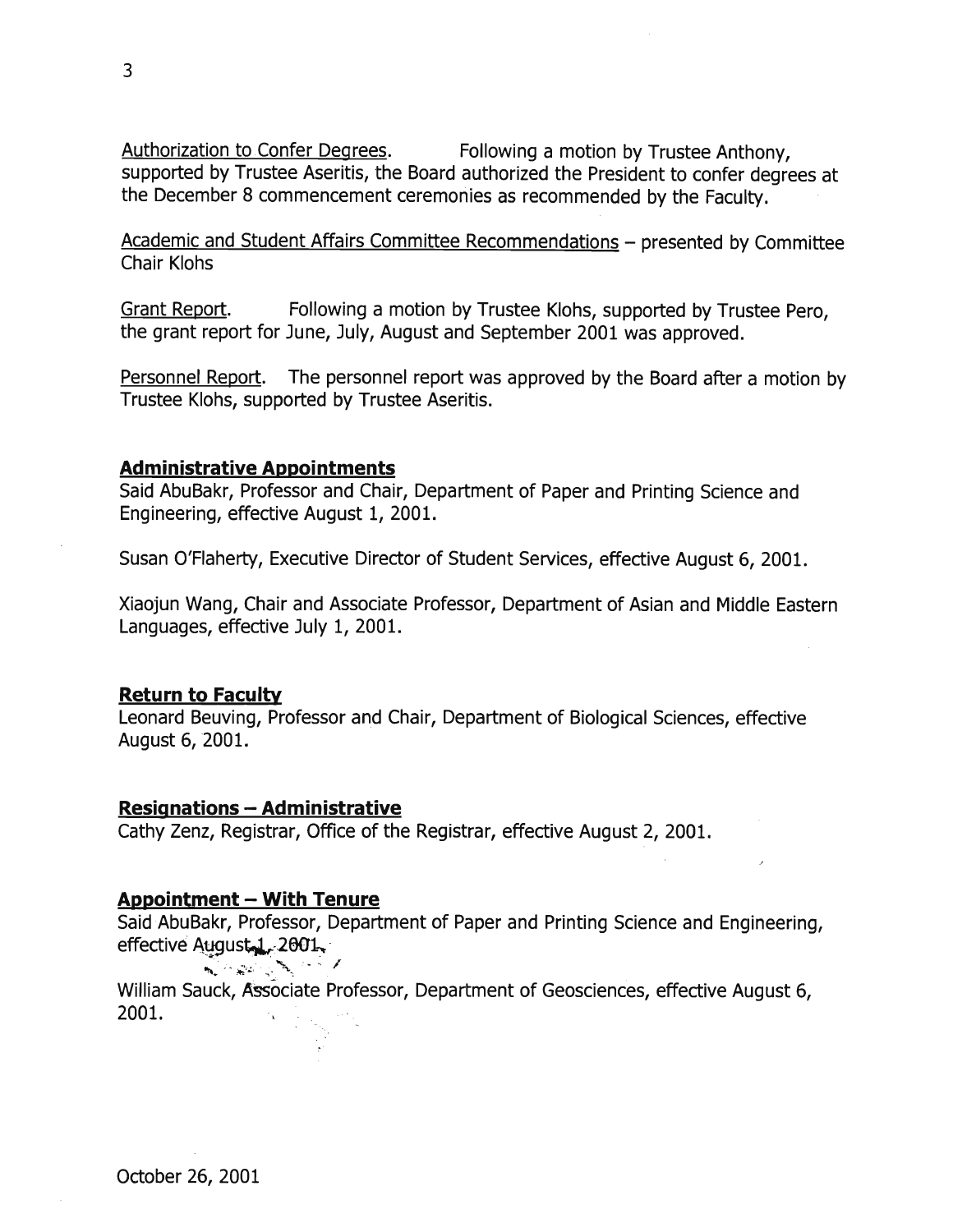## **Appointments - Tenure Track**

Bradley Bazuin, Assistant Professor, Department of Electrical and Computer Engineering, effective August 6, 2001.

Michele Behr, Assistant Professor, University Libraries, effective July 23, 2001.

Mozhdeh Bruss, Assistant Professor, Department of Family and Consumer Sciences, effective August 6, 2001.

E. Jane Davidson, Instructor, Department of Educational Studies, effective August 6, 2001.

Albert Dzur, Assistant Professor, Department of Political Science, effective August 6, 2001.

Steven Kohler, Assistant Professor, Institute of Environmental Studies, effective August 6, 2001.

Mukesh Mohania, Assistant Professor, Department of Computer Science, effective August 6, 2001.

Norali Pernalete, Assistant Professor, Department of Electrical and Computer Engineering, effective August 6, 2001.

Andrew Purvis, Assistant Professor, Department of Manufacturing Engineering, effective August 6, 2001.

Wuwei Shen, Assistant Professor, Department of Computer Science, effective December 10, 2001.

Stephen Tasko, Assistant Professor, Department of Speech Pathology and Audiology, effective December 10, 2001.

# **Reappointments - Term**

Joyce Anderson, Instructor, WMU Bronson School of Nursing, effective August 6, 2001 through April  $16, 2002$ .

Nicholas Andreadis, Assistant Professor, Department of Counselor Education and Counseling Psychology, effective August 6, 2001 through April 14, 2002.

Linda Baird, Instructor, Department of Accountancy, effective August 6, 2001 through August 4, 2002.

October 26, 2001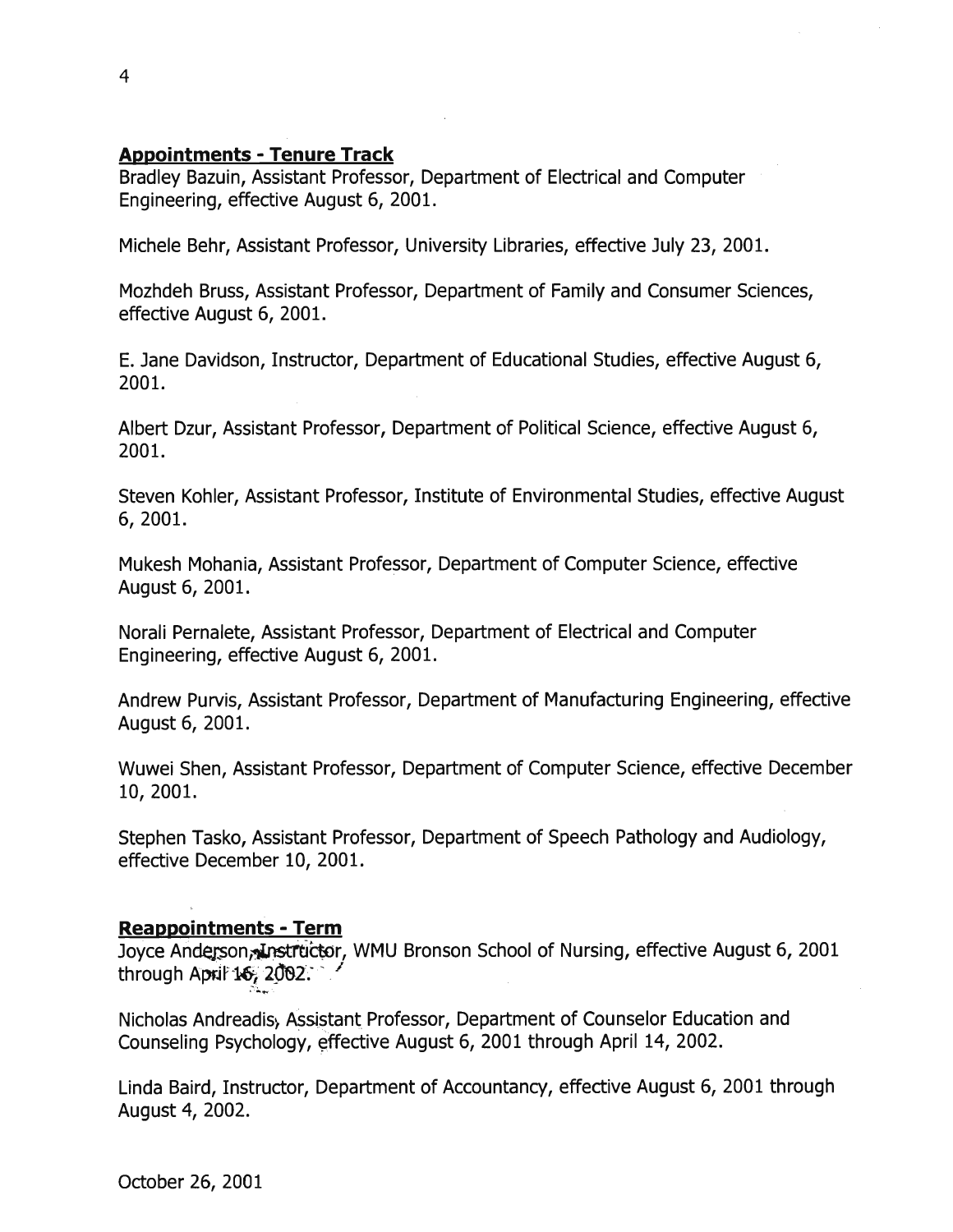## Reappointments -Term (Continued)

Carol Bennett, Instructor, Department of Business Information Systems, effective August 6, 2001 through August 4, 2002.

Eileen Buckley, Instructor, Department of Family and Consumer Sciences, effective August 6, 2001 through August 4, 2002.

Darlene Burk, Instructor, Department of Management, effective August 6, 2001 through August 4, 2002.

Keith Collins, Instructor, Department of Business Information Systems, effective August 6, 2001 through August 4, 2002.

E. Bryce Dickey, Instructor, Department of Family and Consumer Sciences, effective August 6, 2001 through August 4, 2002.

Lori Farrer, Instructor, Department of Family and Consumer Sciences, effective July 1, 2001 through June 30, 2002.

Jeremy Hierholzer, Instructor, College of Aviation, effective August 6, 2001 through August 4, 2002.

Delores Jackson, Instructor, WMU Bronson School of Nursing, effective August 6, <sup>2001</sup> through April 14, 2002.

Paula Jamison, Assistant Professor, Department of Occupational Therapy, effective August 6, 2001 through April 14, 2002.

Eva Jerome, Instructor, WMU Bronson School of Nursing, effective August 6, <sup>2001</sup> through April 14, 2002.

James Kendrick, Assistant Professor, School of Community Health Services, effective July 1, 2001 through June 30, 2002.

Ann Leary, Instructor, School of Social Work, effective August 6, 2001 through August 4,2002.

Helen Lee, Associate Professor, Department of Blind Rehabilitation, effective August 6, 2001 through April 14, 2002.

John Luczaj, Assistant Professor, Department of Geosciences, effective August 6, 2001 through August 4, 2002;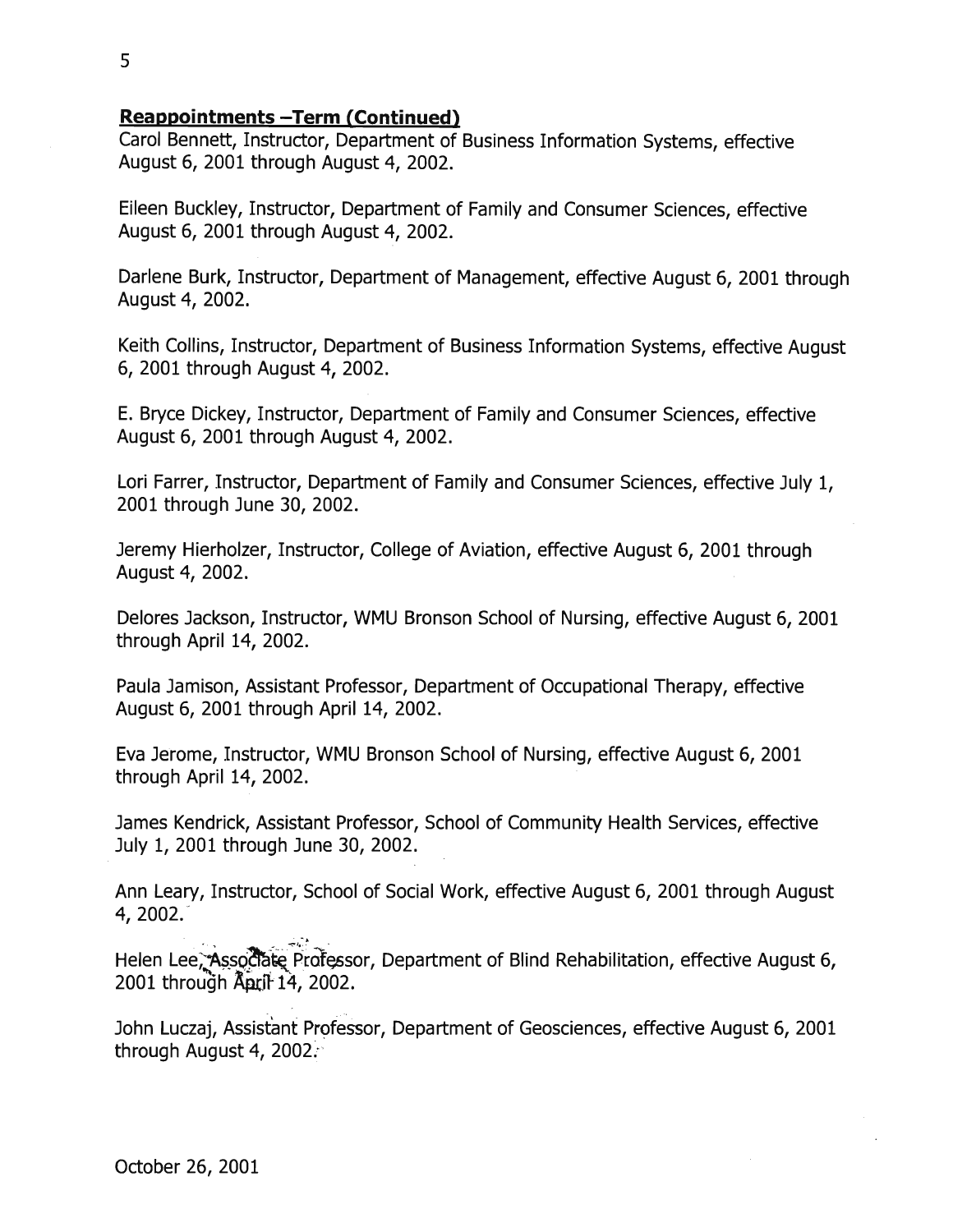## Reappointments -Term (Continued)

John Mellein, Instructor, School of Social Work, effective August 6, 2001 through August 4, 2002.

Jennifer Ostrom, Instructor, Department of Educational Studies, effective August 6, 2001 through August 4, 2002.

Ann-Marie Oulai, Instructor, Department of Business Information Systems, effective August 6, 2001 through August 4, 2002.

Esther Page-Wood, Instructor, Department of Marketing, effective August 6, 2001 through August 4, 2002.

Elizabeth Phillips, Instructor, WMU Bronson School of Nursing, effective August 6, <sup>2001</sup> through April 14, 2002.

Theresa Reagan-Donk, Instructor, Department of Teaching, Learning and Leadership, effective August 6, 2001 through August 4, 2002.

Beth Ritsema, Instructor, Department of Mathematics, effective August 6, 2001 through August 31, 2002.

Cynthia Ruoff, Assistant Professor, Department of Foreign Languages and Literatures, effective August 6, 2001 through August 4, 2002.

Annette Skellenger, Associate Professor, Department of Blind Rehabilitation, effective August 6, 2001 through August 4, 2002.

Mary Jo Smith, Instructor, Department of Teaching, Learning and Leadership, effective August 6, 2001 through August 4, 2002.

Lisa Wolfe, Instructor, WMU Bronson School of Nursing, effective August 6, <sup>2001</sup> through April 14, 2002.

# Appointments  $-$  Term

Skol

Timothy Berg, Assistant Professor, Department of History, effective August 6, 2001 through August  $A$ , 2002.

Gary Blackmer, Associate Professor, Department of Chemistry, effective August 6, 2001 through August 4, 2002,

Charlene Brown, Assistant Professor, School of Community Health Services, effective August 6, 2001 through April 14, 2002.

6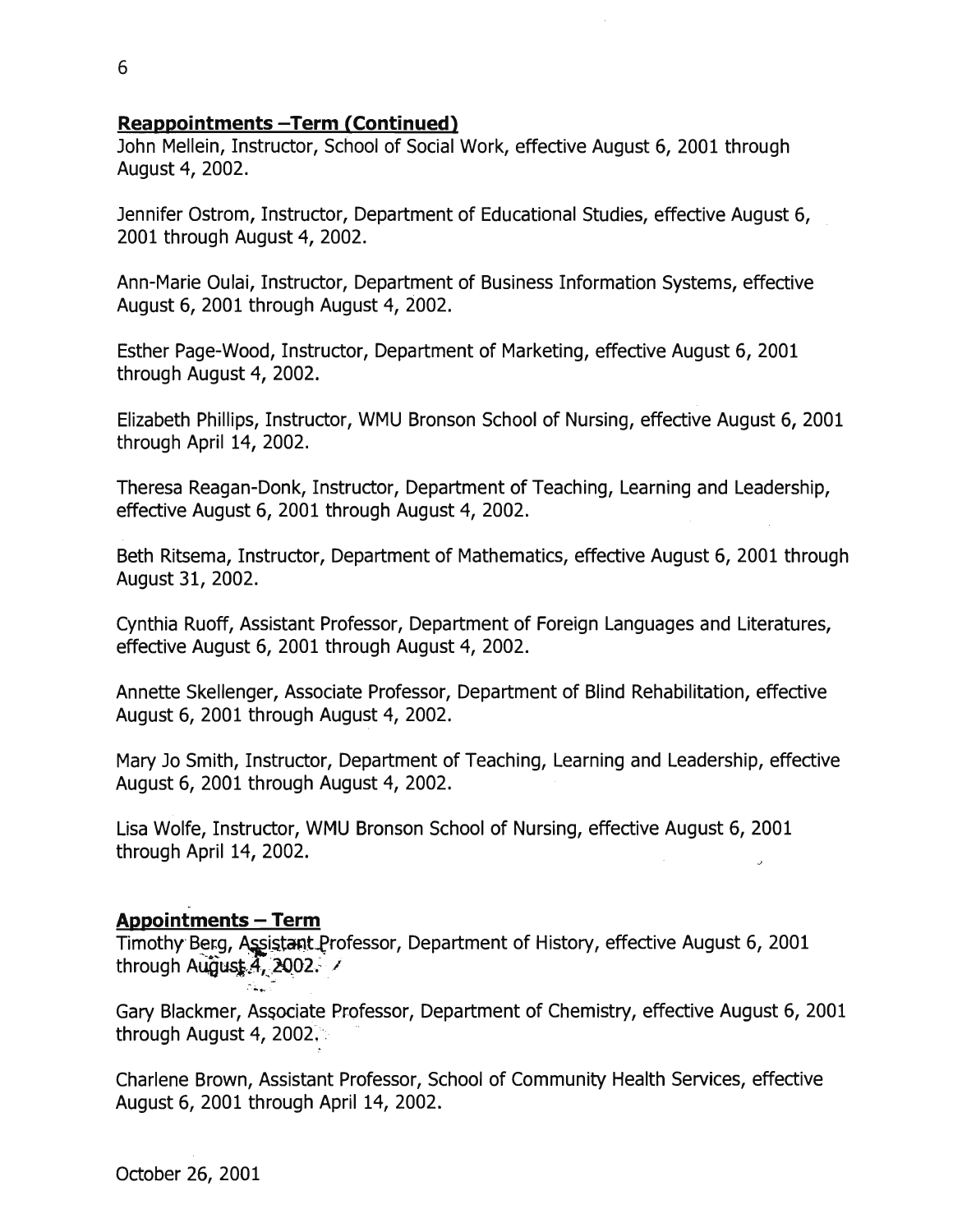### $Appointments - Term (Continued)$

Megan Brown, Assistant Professor, University Counseling and Testing Center, effective August 6, 2001 through April 14, 2002.

Lisa Colgren, Instructor, Department of Accountancy, effective August 6, 2001 through August 4, 2002.

Daniel Connolly, Assistant Professor, Department of Art, effective August 1, 2001 through August 4, 2002.

Scott Cowan, Assistant Professor, School of Music, effective August 6, 2001 through August 4, 2002.

Mark Crawford, Instructor, Department of Mathematics, effective August 6, 2001 through August 4, 2002.

Tracy DuBay, Instructor, Department of Educational Studies, effective August 6, 2001 through August 4, 2002.

Scott Fleming, Instructor, Department of Computer Science, effective August 6, 2001 through August 4, 2002.

Nicole Fluhr, Assistant Professor, Department of English, effective August 6, 2001 through August 4, 2002.

Elizabeth Fox, Instructor, Department of Business Information Systems, effective August 6, 2001 through August 4, 2002.

Brian Goetz, Instructor, Department of Mathematics, effective August 6, 2001 through August 4, 2002.

M. Daniela Hernandez, Instructor, Department of Mathematics, effective August 6, 2001 through August 4, 2002.

Anna Jelaso, Assistant Professor, Institute of Environmental Studies, effective August 6, 2001 through August 4, 2002.

المحافظة والمتعارض Phillip Johnson. Visiting Assistant Professor, Department of Counselor Education and Counseling Psychology, effective August 6, 2001 through April 14, 2002.

Amy Kavanaugh, Instructor, Department of Teaching, Learning, and Leadership, effective August 6, 2001" through August 4, 2002.

 $\overline{7}$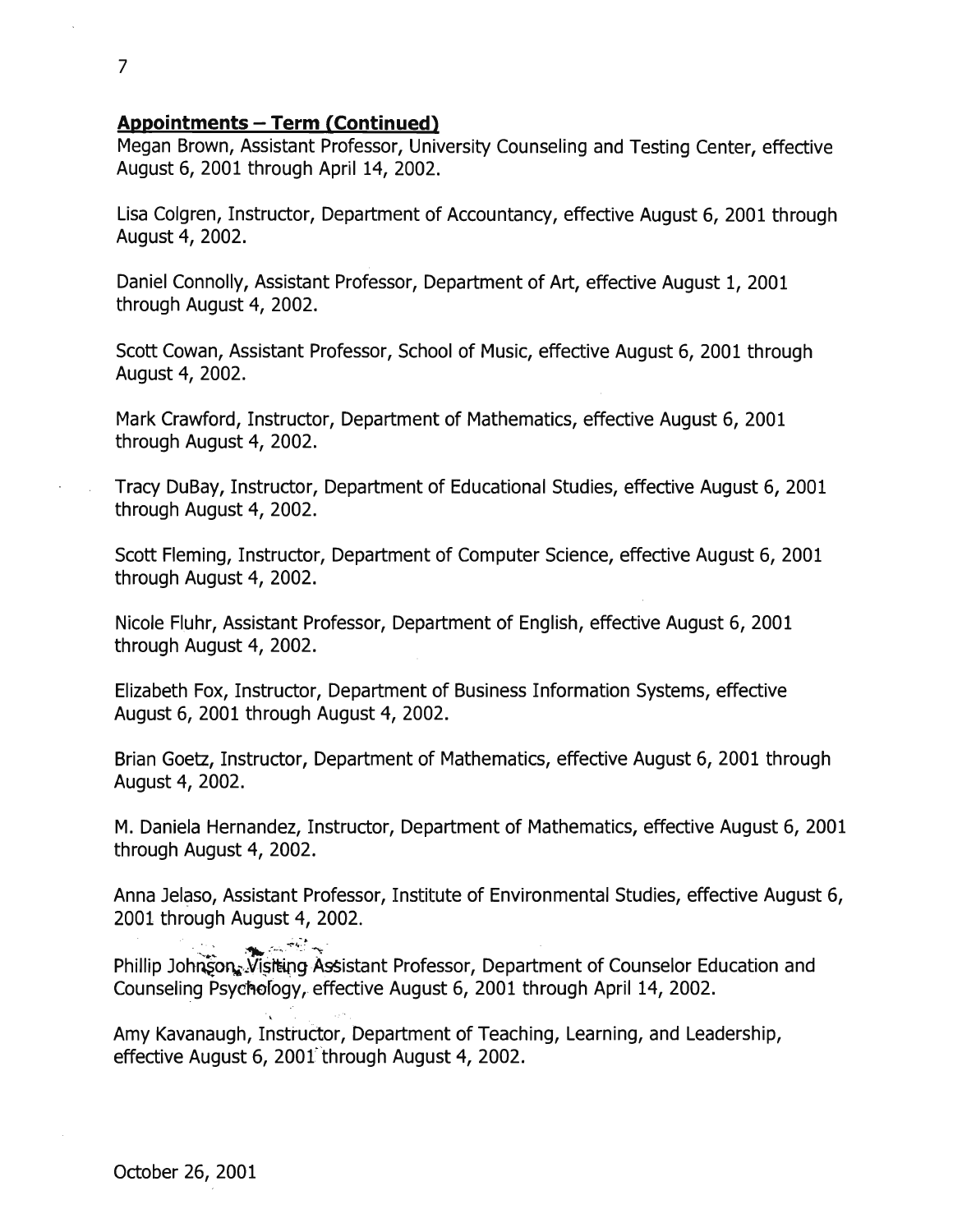## Appointments – Term (Continued)

Catherine Kocarek, Assistant Professor, Department of Counselor Education and Counseling Psychology, effective August 6, 2001 through April 14, 2002.

Wei Lin, Instructor, Department of Art, effective August 6, 2001 through August 4, 2002.

Zahida Luqmani, Instructor, Department of Business Information Systems, effective August 6, 2001 through August 4, 2002.

D. Steven Mackey, Instructor, Department of Mathematics, effective August 6, 2001 through August 4, 2002.

June Miyasaki, Instructor, Department of Foreign Languages and Literatures, effective August 6, 2001 through August 4, 2002.

Randy Rozema, Instructor, Department of Mechanical and Aeronautical Engineering, effective August 6, 2001 through August 4, 2002.

Carol Weideman, Instructor, Department of Health, Physical Education and Recreation, effective August 6, 2001 through August 4, 2002.

## Reappointments – Term Academic Career Specialist

Alberta Bee, Assistant Academic Career Specialist, WMU Bronson School of Nursing, effective August 6, 2001 through April 14, 2002.

Arthur Boyes, Academic Career Specialist, College of Aviation, effective June 27, 2001 through June 30, 2002.

Sherrill Busboom, Assistant Academic Career Specialist, Department of Physician Assistant, effective July 1, 2001 through June 30, 2002.

Teresa Crumpton, Assistant Academic Career Specialist, Department of Speech Pathology and Audiology, effective July 1, 2001 through June 30, 2002.

Mervyn Elliot, Academic-Career Specialist, College of Aviation, effective June 27, 2001 through June 30, 2002: $\frac{1}{2}$ 

Kathi Fuller, Assistant Academic Career Specialist, School of Community Health Services, effective July 1, 2001 through June 30, 2002.

Martin Grant, Academic Career Specialist, College of Aviation, effective June 27, 2001 through June 30, 2002.

8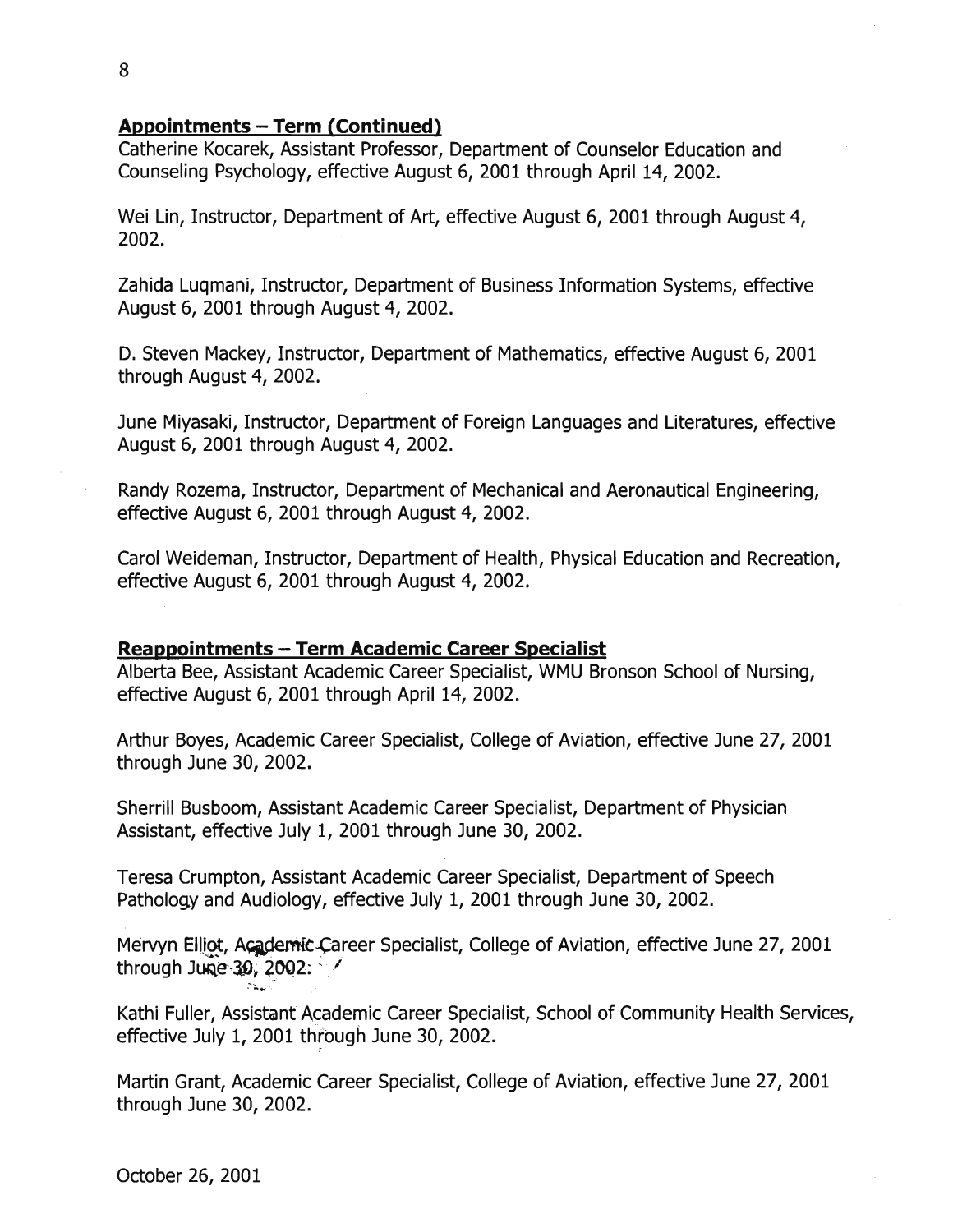## Reappointments – Term Academic Career Specialist (Continued)

Kathryn Hillenbrand, Assistant Academic Career Specialist, Department of Speech Pathology and Audiology, effective August 6, 2001 through April 14, 2002.

Cynthia Hutchinson, Assistant Academic Career Specialist, Department of Physician Assistant, effective July 1, 2001 through June 30, 2002.

Beulah Lateef, Assistant Academic Career Specialist, Department of Teaching, Learning and Leadership, effective July 1, 2001 through June 30, 2004.

Dale Latulippe, Assistant Academic Career Specialist, Department of Blind Rehabilitation, effective July 1, 2001 through June 30, 2002.

Michael Ludwiczak, Academic Career Specialist, College of Aviation, effective June 27, 2001 through June 30, 2002.

Dennis McFall, Academic Career Specialist, College of Aviation, effective June 27, 2001 through June 30, 2002.

Ken Miles, Academic Career Specialist, College of Aviation, effective June 27, 2001 through June 30, 2002.

Mark Murphy, Academic Career Specialist, College of Aviation, effective June 27, 2001 through June 30, 2002.

Matthew Rushleau, Assistant Academic Career Specialist, Department of Counselor Education and Counseling Psychology, effective July 1, 2001 through June 30, 2002.

Gilbert Sinclair, Academic Career Specialist, College of Aviation, effective June 27, 2001 through June 30, 2002.

Adelia Van Meter, Assistant Academic Career Specialist, Department of Speech Pathology and Audiology, effective August 6, 2001 through April 14, 2002.

Sonia Wardley, Assistant Academic Career Specialist, Department of Physician Assistant and the College of Health and Human Services, effective July 1, 2001 through June 30, 2002.  $\sum_{n=1}^{\infty}$  ,  $\sum_{n=1}^{\infty}$ 

Peter Waters, Academic Career Specialist, College of Aviation, effective June 27, 2001 through June 30, 2002.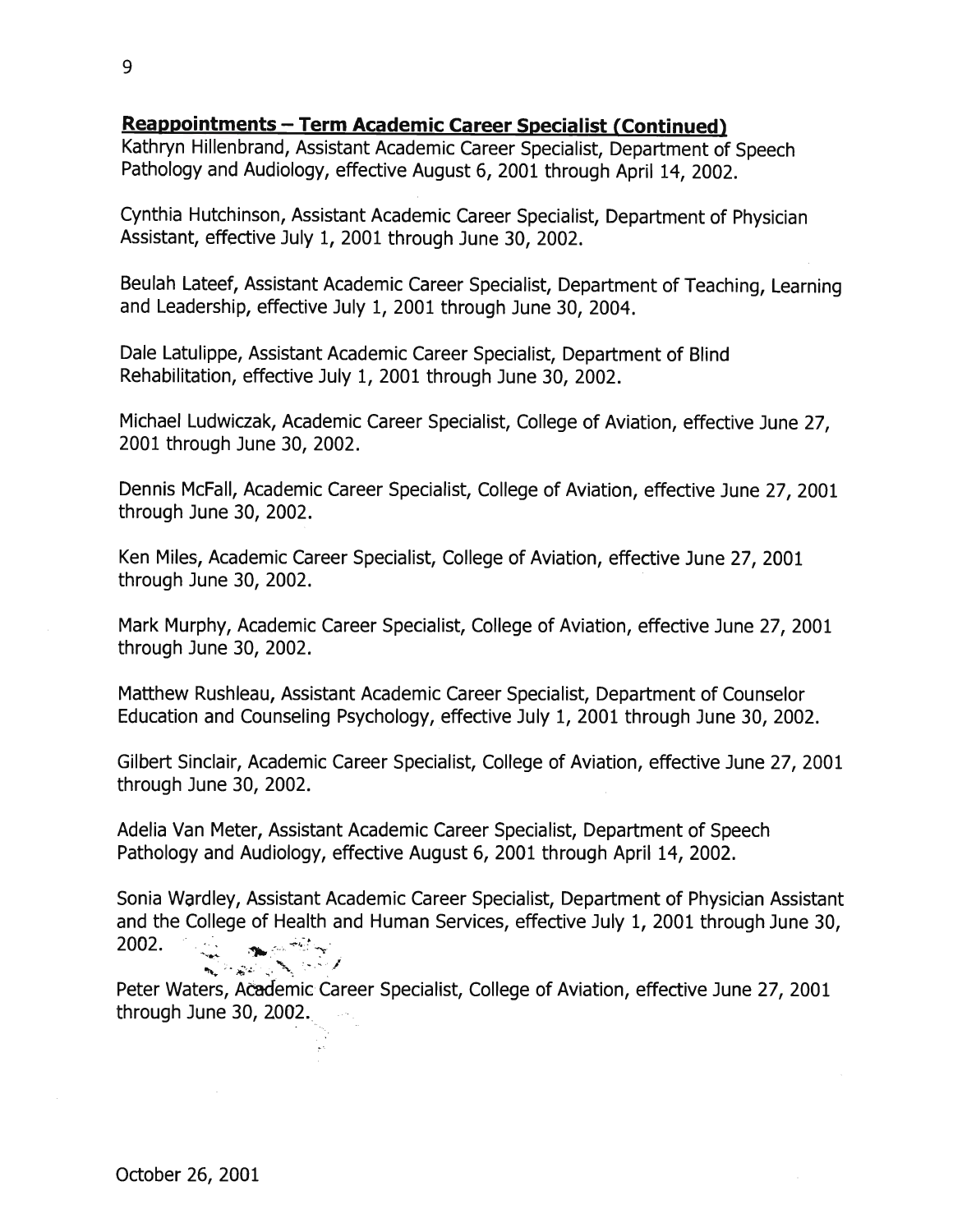## Appointments – Continuing Academic Career Specialist

Betsy Aller, Assistant Academic Career Specialist, Department of Industrial and Manufacturing Engineering, effective August 6, 2001.

Gwendolyn Barnes, Assistant Academic Career Specialist, Department of Management, effective August 6, 2001.

Miriam Coleman, Assistant Academic Career Specialist, Department of Business Information Systems, effective August 6, 2001.

Georgina Hill, Associate Academic Career Specialist, Department of English, effective August 6, 2001.

Janice Maatman, Instructor Academic Career Specialist, School of Public Affairs and Administration, effective July 16, 2001.

Ronald Miller, Assistant Academic Career Specialist, Department of Computer Science, effective June 25, 2001.

John Nielsen, Associate Academic Career Specialist, School of Social Work, effective July 1, 2001.

Bonnie Rencher, Assistant Academic Career Specialist, WMU Bronson School of Nursing, effective August 6, 2001.

Barbara Secrist, Instructor Academic Career Specialist, Department of Business Information Systems, effective August 6, 2001.

Barbara Starke, Assistant Academic Career Specialist, WMU Bronson School of Nursing, effective August 6, 2001.

Sally Sutkowi, Assistant Academic Career Specialist, WMU Bronson School of Nursing, effective August 6, 2001.

Radu Teodorescu, Associate Academic Career Specialist, Department of Mathematics, effective  $J_{\text{U}}$ ly 1, 2001;  $\sim$ **Many Property Commanders** 

Neal Turner, Instructor Academic Career Specialist, Department of Finance and Commercial Law, effective August 6, 2001.

Ellen Van Arsdale, Assistant Academic Career Specialist, WMU Bronson School of Nursing, effective August 6, 2001.

October 26, 2001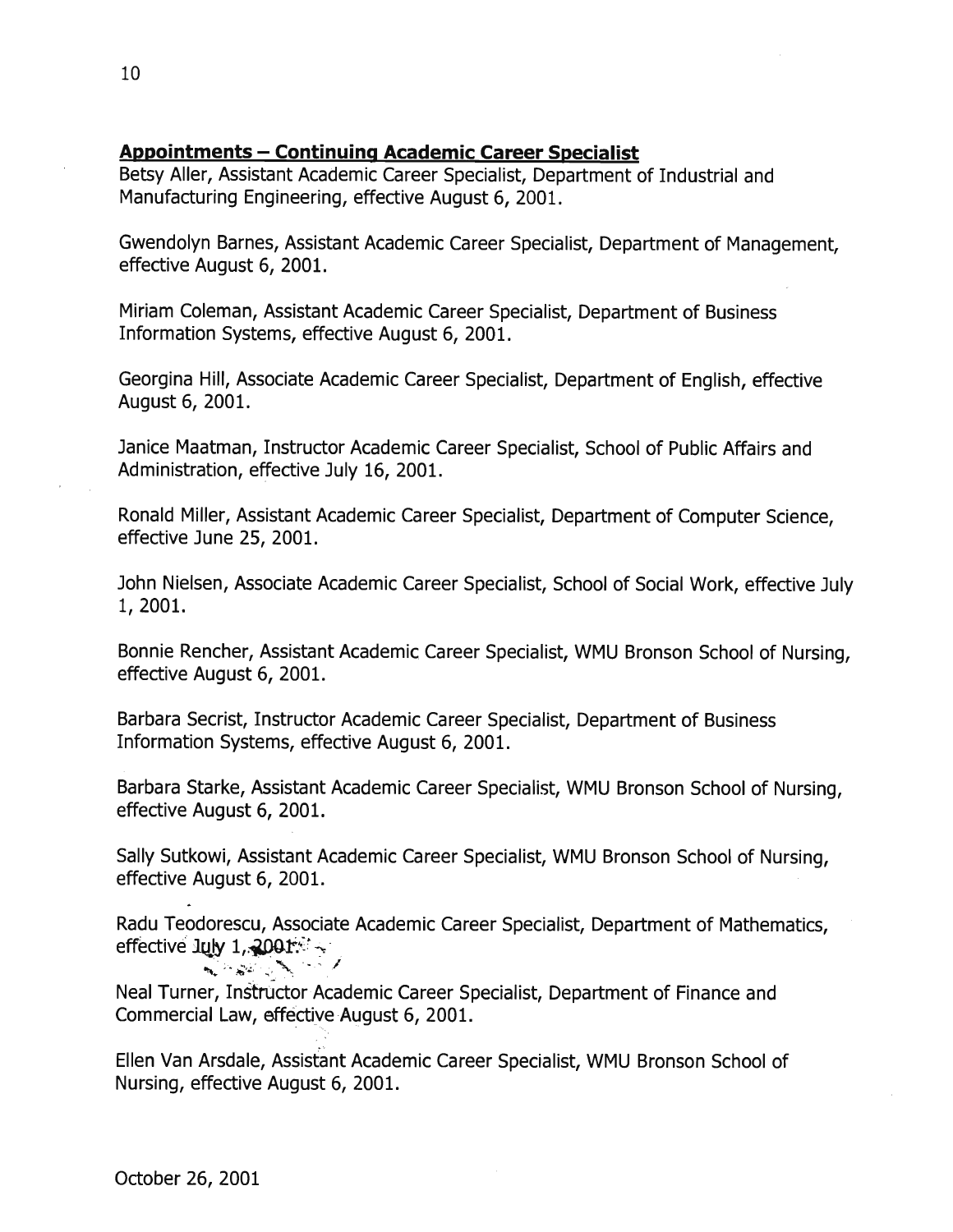# Appointments - Continuing Academic Career Specialist (Continued)

Sally Vliem, Assistant Academic Career Specialist, WMU Bronson School of Nursing, effective August 6, 2001.

Elizabeth Voshel, Assistant Academic Career Specialist, School of Social Work, effective July 1, 2001 through June 30, 2002.

Edo Weits, Assistant Academic Career Specialist, School of Community Health Services, effective August 6, 2001.

John Weitzel, Assistant Academic Career Specialist, Department of Marketing, effective August 6, 2001.

Jacqueline Wylie, Assistant Academic Career Specialist, WMU Bronson School of Nursing, effective August 6, 2001.

### Joint Appointment

Carla Koretsky, Assistant Professor, Department of Geosciences and the Institute of Environmental Studies, effective August 6, 2001.

### Change of Department Affiliation

Robert Poel, Professor, from the Department of Science Studies to the Department of Physics, effective July 1, 2001.

David Rudge, Assistant Professor, from the Department of Science Studies to the Department of Biological Sciences, effective August 6, 2001.

Kamlesh Sharma, Assistant Professor, from the Department of Science Studies to the Department of Biological Sciences, effective July 1, 2001.

Aletta Zietsman-Thomas, Assistant Professor, from the Department of Science Studies to the Department of Physics, effective August 6, 2001.

Vishva Sharma, Professor, from the Department of Science Studies to the College of Arts and Sciences, effective August 6, 2001.

2000年 سم المسلم المسلم المسلم المسلم المسلم المسلم المسلم المسلم المسلم المسلم المسلم المسلم المسلم المسلم المسلم ا<br>المسلم المسلم المسلم المسلم المسلم المسلم المسلم المسلم المسلم المسلم المسلم المسلم المسلم المسلم المسلم المسل<br>

#### Reappointments - Adjunct

R. Eugene Ballard, Adjunct Associate Professor, School of Social Work, effective November 1, 2001 through October 31, 2004.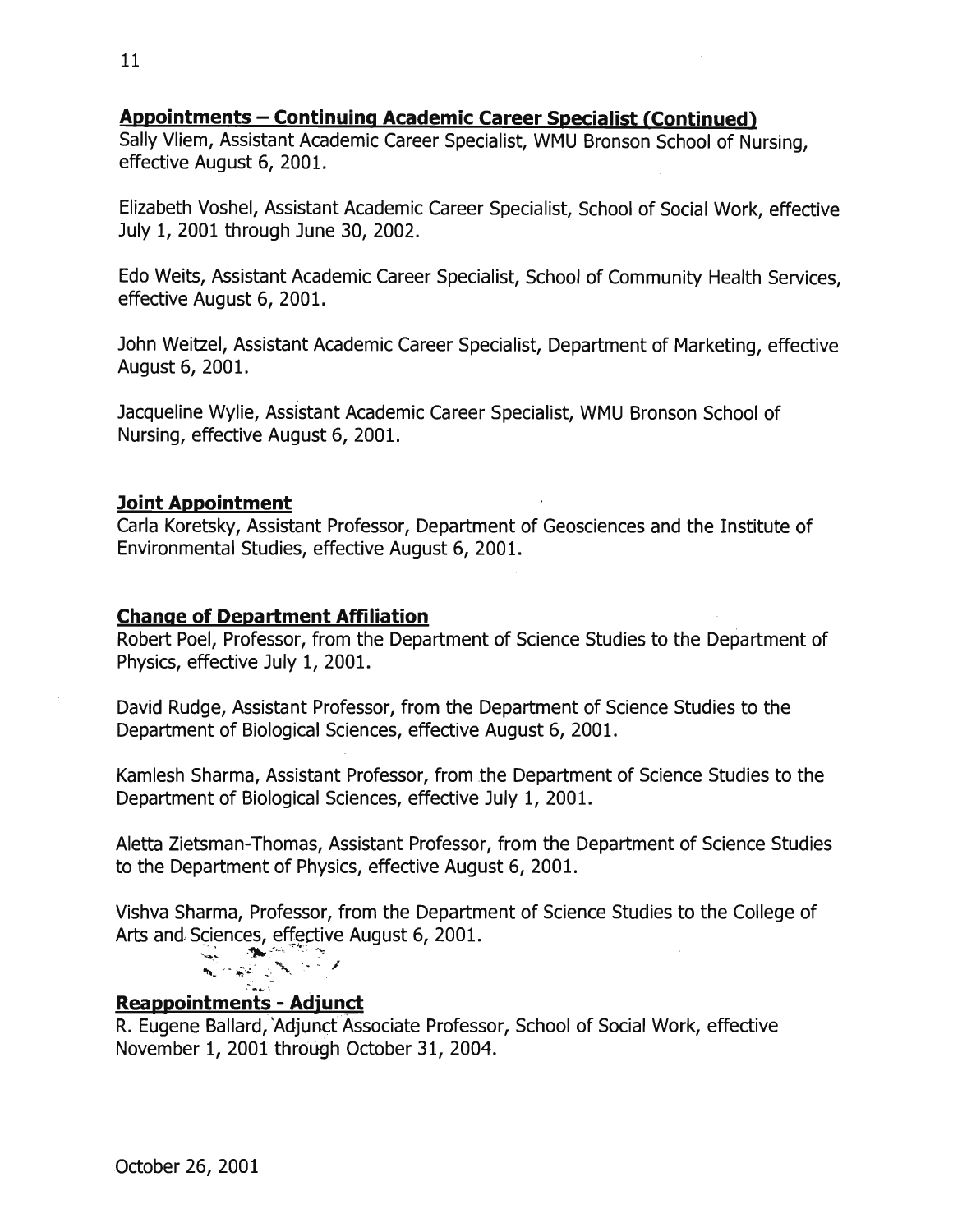# Reappointments - Adjunct (Continued)

Norman Brown, Adjunct Professor, School of Public Affairs and Administration, effective November 1, 2001 through October 31, 2004.

David Chadderdon, Adjunct Assistant Professor, School of Community Health Services, effective November 1, 2001 through October 31, 2004.

Walter Kipp, Adjunct Assistant Professor, School of Community Health Services, effective November 1, 2001 through October 31, 2004.

Rolf Kletzien, Adjunct Professor, Department of Biological Sciences, effective November 1, 2001 through October 31, 2004.

Grace Mannion, Adjunct Assistant Professor, School of Music, effective November 1, 2001 through October 31, 2004.

Ronald Schmidt, Adjunct Assistant Professor, School of Social Work, effective November 1, 2001 through October 31, 2004.

Janette Sherman, Adjunct Professor, Environmental Institute, effective November 1, 2001 through October 31, 2004.

Diana Spradling, Adjunct Assistant Professor, School of Music, effective November 1, 2001 through October 31, 2004.

Mary Tiernan, Adjunct Assistant Professor, School of Social Work, effective November 1, 2001 through October 31, 2004.

Elizabeth Van Ark, Adjunct Assistant Professor, School of Social Work, effective November 1, 2001 through October 31, 2004.

Gayl Walker, Adjunct Associate Professor, School of Community Health Services, effective November 1, 2001 through October 31, 2004.

Randall Wolbert, Adjunct Assistant Professor, School of Social Work, effective November 1, 2001 through October 31, 2004.

### en de la partide de la partide de la partide de la partide de la partide de la partide de la partide de la par<br>La partide de la partide de la partide de la partide de la partide de la partide de la partide de la partide d Appointments - Adjunct

**Comments** 

Katherine Black, Adjunct Assistant Professor, School of Social Work, effective November 1, 2001 through October 31, 2004.

Frank Chaves, Adjunct Visiting Artist, Department of Dance, effective November 1, 2001 through October 31, 2004.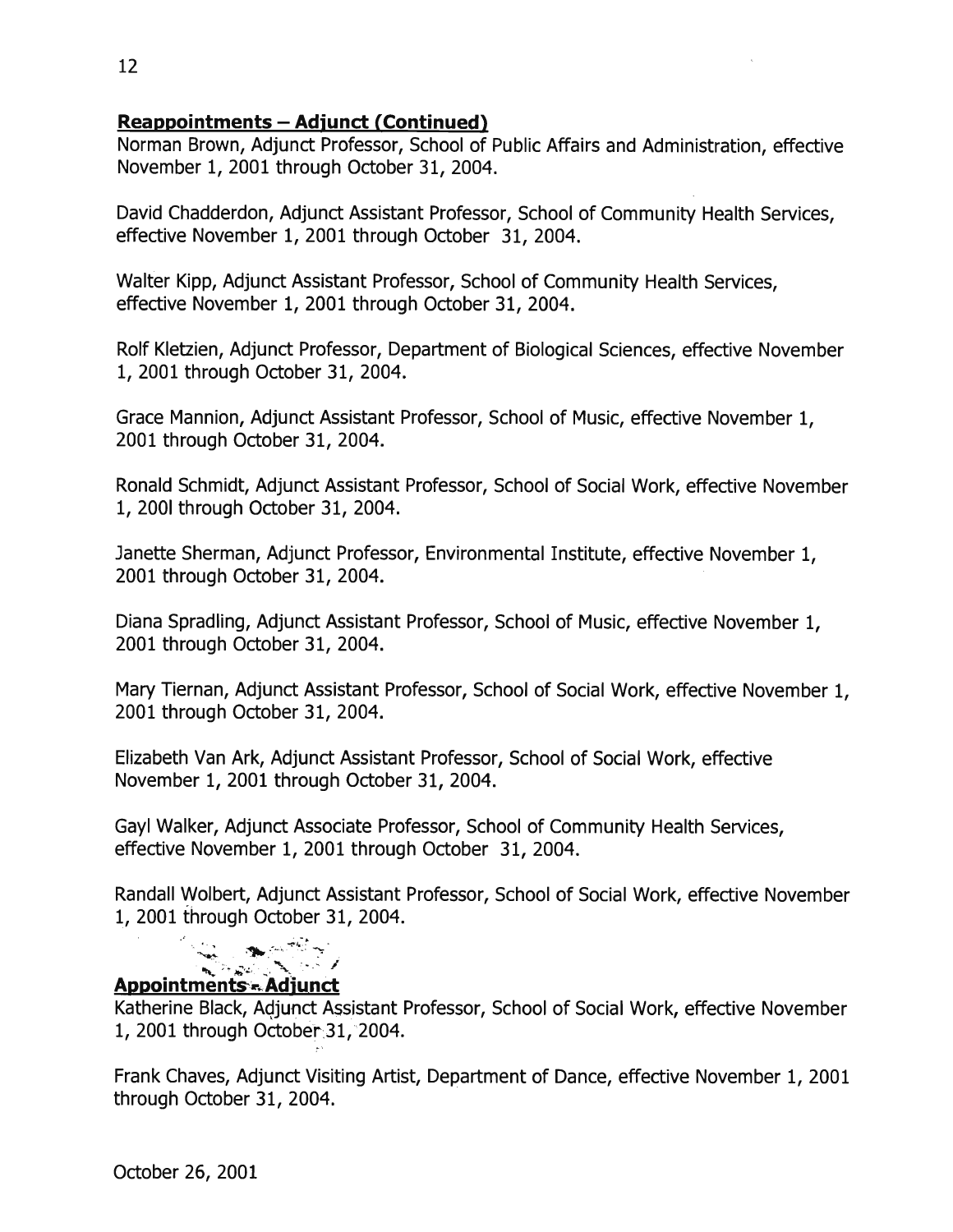### Appointments – Adjunct (Continued)

James Cochrane, Adjunct Assistant Professor, School of Social Work, effective November 1, 2001 through October 31, 2004.

Deborah Doherty, Adjunct Assistant Professor, School of Social Work, effective November 1, 2001 through October 31, 2004.

Randall Eberts, Adjunct Professor, Department of Economics, effective November 1, 2001 through October 31, 2004.

Carol Echenique, Adjunct Assistant Professor, School of Social Work, effective November 1, 2001 through October 31, 2004.

Kenneth Edwards, Adjunct Assistant Professor, Department of Physician Assistant, effective November 1, 2001 through October 31, 2004.

John Fisher, Adjunct Assistant Professor, School of Social Work, effective November 1, 2001 through October 31, 2004.

Dianna Hargis, Adjunct Assistant Professor, School of Social Work, effective November 1, 2001 through October 31, 2004.

Lori Harrington, Adjunct Assistant Professor, School of Social Work, effective November 1, 2001 through October 31, 2004.

Edward Haughn, Adjunct Assistant Professor, Department of Physician Assistant, effective November 1, 2001 through October 31, 2004.

Dale Hein, Adjunct Assistant Professor, School of Social Work, effective November 1, 2001 through October 31, 2004.

Maureen Hutchinson, Adjunct Assistant Professor, School of Social Work effective November 1, 2001 through October 31, 2004.

Daryl Kimberly, Adjunct Assistant Professor, School of Social Work, effective November 1, 2001 through October 31, 2004.

Kristen Kirtm, Adjunct Assistant Professor, School of Social Work, effective November 1, 2001 through October 31, 2004.

Pamela Kingery, Adjunct Assistant Professor, School of Social Work, effective November 1, 2001 through October 31, 2004.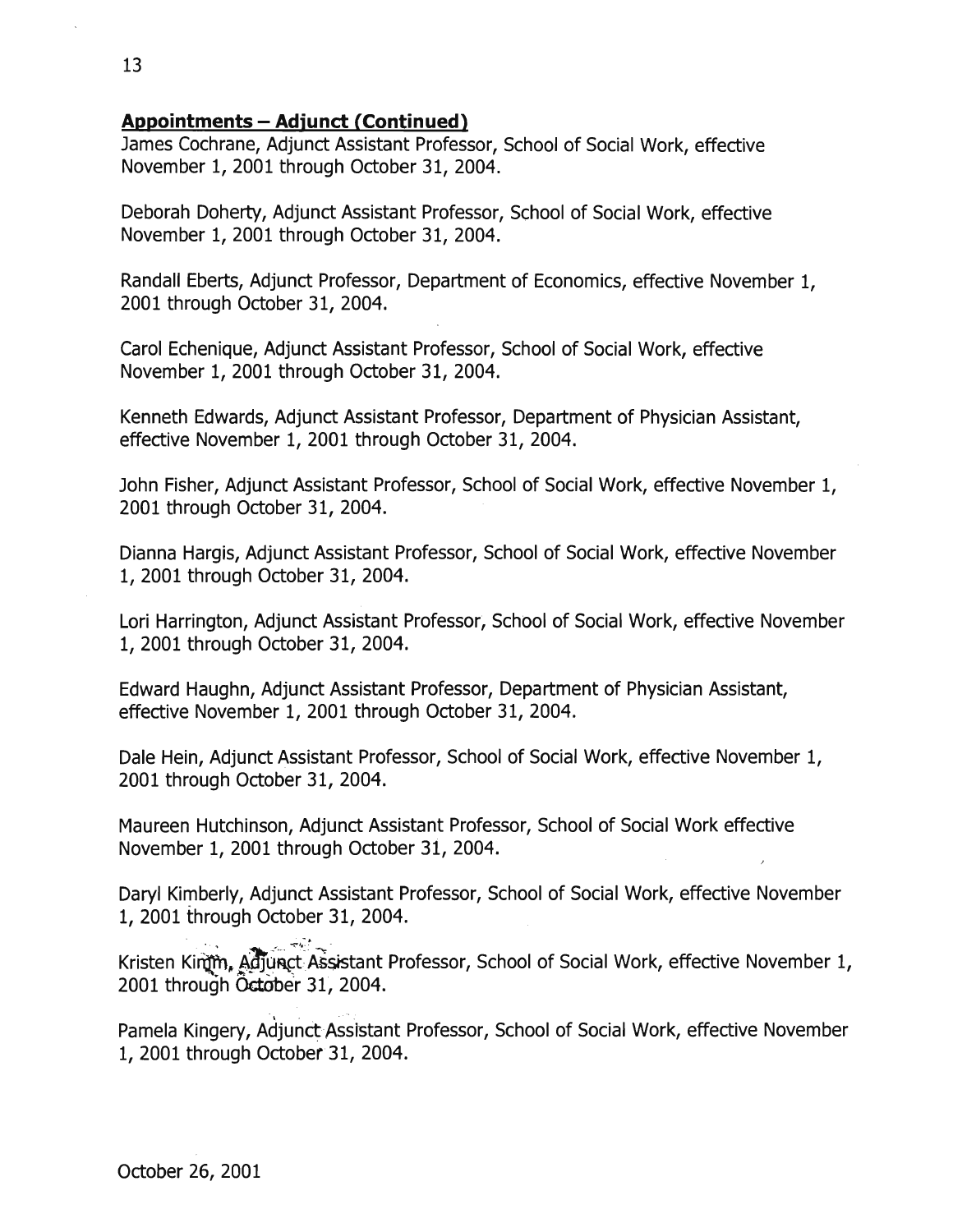14

Appointments - Adjunct (Continued) Mary Kirkwood, Adjunct Assistant Professor, School of Social Work, effective November 1, 2001 through October 31, 2004.

Philip Kunze, Adjunct Assistant Professor, Department of Art, effective November 1, 2001 through October 31, 2004.

Donn LaTour, Adjunct Assistant Professor, Department of Physician Assistant, effective November 1, 2001 through October 31, 2004.

John Mathieson, Adjunct Assistant Professor, School of Social Work, effective November 1, 2001 through October 31, 2004.

James McDonald, Adjunct Assistant Professor, Department of Physician Assistant, effective November 1, 2001 through October 31, 2004.

Ronald Peterson, Adjunct Assistant Professor, School of Social Work, effective November 1, 2001 through October 31, 2004.

Janine Rhodes, Adjunct Assistant Professor, School of Social Work, effective November 1, 2001 through October 31, 2004.

Donald Salmon, Adjunct Assistant Professor, Department of Physician Assistant, effective November 1, 2001 through October 31, 2004.

Paul Schoenherr, Adjunct Assistant Professor, School of Social Work, effective November 1, 2001 through October 31, 2004.

Dennis Sturtewant, Adjunct Assistant Professor, School of Social Work, effective November 1, 2001 through October 31, 2004.

Tesfaye Teklu, Adjunct Associate Professor, Department of Economic, effective November 1, 2001 through October 31, 2004.

Norma Thornton, Adjunct Assistant Professor, School of Social Work, effective November 1, 2001 through October 31, 2004.

**But on the real** Candace Van Quinaly, Adjunct Assistant Professor, School of Social Work, effective November 1, 2001 through October 31, 2004.

Sandra Vigants, Adjunct Assistant Professor, School of Social Work, effective November 1, 2001 through October 31, 2004.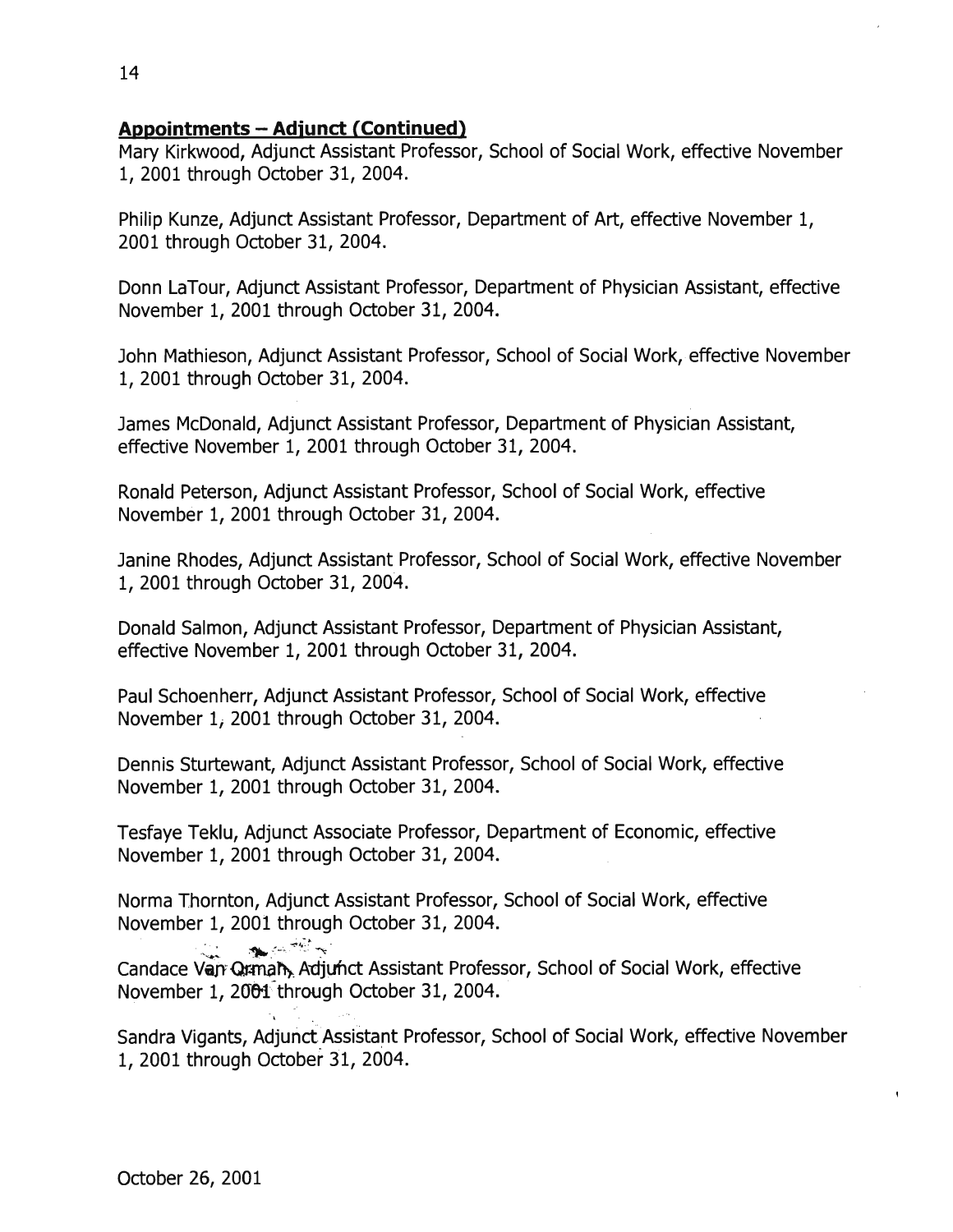## **Resignations**

Robert Buck, Assistant Professor, Department of Statistics, effective August 5, 2001.

James Crehan, Professor, College of Aviation, effective September 30, 2000.

Nancy Cornwell, Assistant Professor, Department of Communication, effective August 4, 2002.

Cheryl Delk, Associate Academic Career Specialist, Career English Language Center for International Studies, effective May 1, 2001.

Deborah Deliyannis, Assistant Professor, Department of History, effective August 15, 2001.

Jennifer Fager, Assistant Professor, Department of Teaching, Learning and Leadership, effective August 1, 2001.

Laura Junker, Assistant Professor, Department of Anthropology, effective April 14, 2002.

Mark Roehling, Assistant Professor, Department of Management, effective June 30, 2001.

Martine Sauret, Assistant Professor, Department of Foreign Languages and Literatures, effective August 5, 2001.

Deborah Spake, Assistant Professor, Department of Marketing, effective August 3, 2001.

#### Retirement with Emeriti Status

Karen Seelig, Department of Speech Pathology and Audiology, Associate Professor Emerita, of Speech Pathology and Audiology, effective April 27, 2002.

#### Professional Development Leave

Susan Carlson, Associate Professor, Department of Sociology, effective December 10,  $2001$  through April  $14$ ,  $2002$ .

 $\label{eq:Ricci} \mathbf{e}_{\mathbf{b}_{\mathbf{a}}} = \mathbf{e}_{\mathbf{a}} \mathbf{e}_{\mathbf{a}} + \mathbf{e}_{\mathbf{a}} \mathbf{e}_{\mathbf{a}} + \mathbf{e}_{\mathbf{a}} \mathbf{e}_{\mathbf{a}} + \mathbf{e}_{\mathbf{a}} \mathbf{e}_{\mathbf{a}}.$ 

### Change in Sabbatical Leave

Mark Richardson, Associate Professor, Department of English, effective Winter 2002, instead of Fall 2001 as previously approved.

15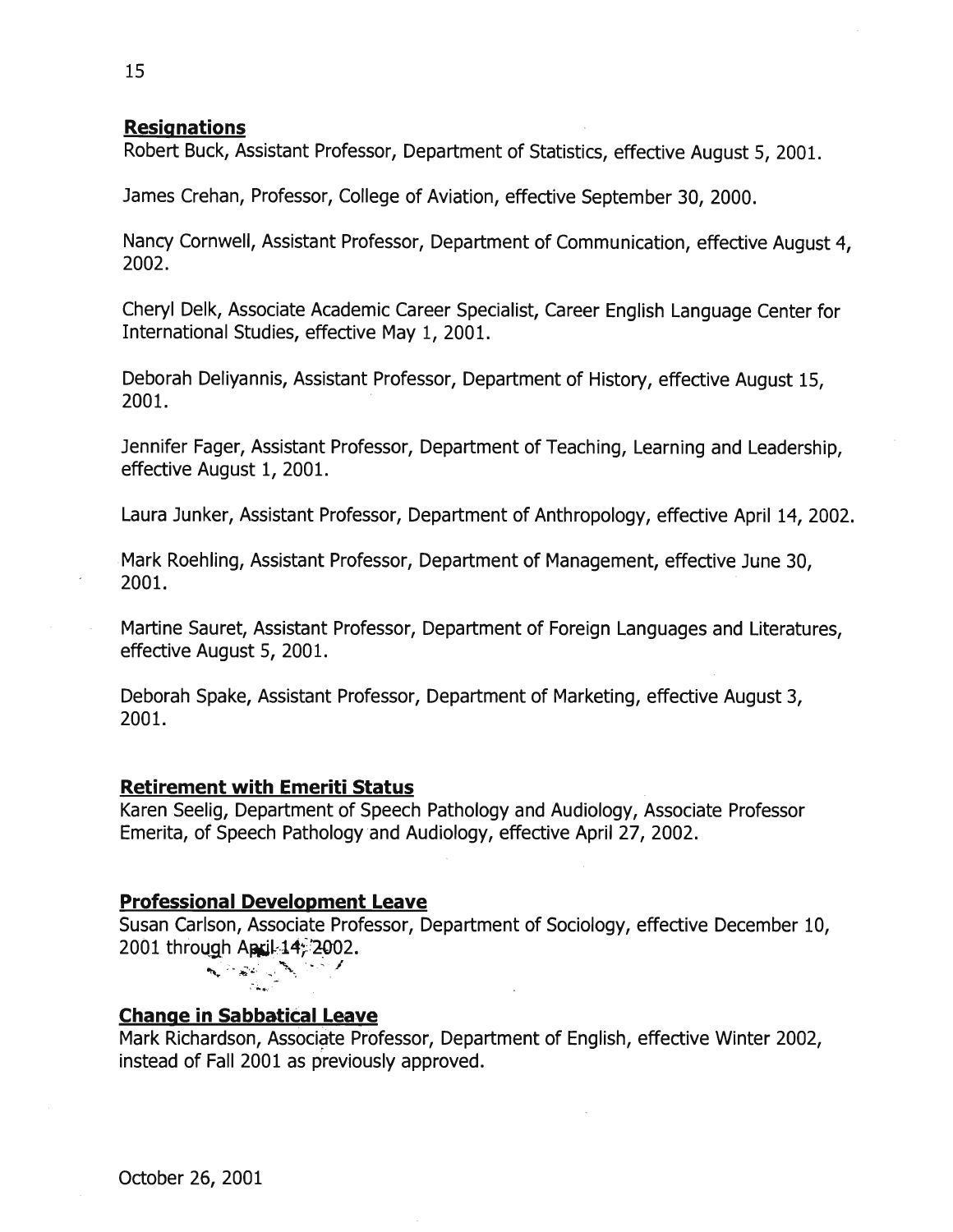# NON-ACADEMIC

## Appointments

Diane Swartz, Interim Vice President for Student Affairs, effective October 17, 2001.

Paul DeVries, Director of Compliance, Intercollegiate Athletics, effective July 9, 2001.

Kelly Lycan, Head Women's Track Coach, Intercollegiate Athletics, effective August 1, 2001.

# Professional Administrative Leave

Theresa Powell, Vice President for Student Affairs, effective October 17, 2001 through October 16, 2002.

## **Resignation**

Diane Russo, Head Women's Track Coach, Intercollegiate Athletics, effective June 30, 2001.

## **Retirements**

Patricia Duzan, Administrative Assistant, Department of Foreign Languages and Literatures, effective August 31, 2001.

Barbara Johnston, Executive Secretary, Office of the President, effective January 31, 2002.

Karen Rice, Office Assistant, Department of Sociology, effective December 31, 2001.

Proposal to Offer a Master of Arts in Marriage and Family Therapy. The Board of Trustees, following a motion by Trustee Klohs, supported by Trustee Anthony, approved the proposal to offer a Master of Arts in Marriage and Family Therapy. The only program.of its kind in the state will be offered beginning fall semester 2002 and will help meet the growing need for counseling professionals to address relationship, family and mentat health issues. It will be offered by the Department of Counselor Education and Counseling-Psychology in collaboration with the Department of Family and Consumer Sciences.

Proposal to Offer a Master of Arts in Educational Technology. On a motion by Trustee Klohs, supported by Trustee DeNooyer, the proposal to offer a Master of Arts in Educational Technology was approved by the Board of Trustees. The program, to begin January 2002, will provide the specialized knowledge and competencies required by K-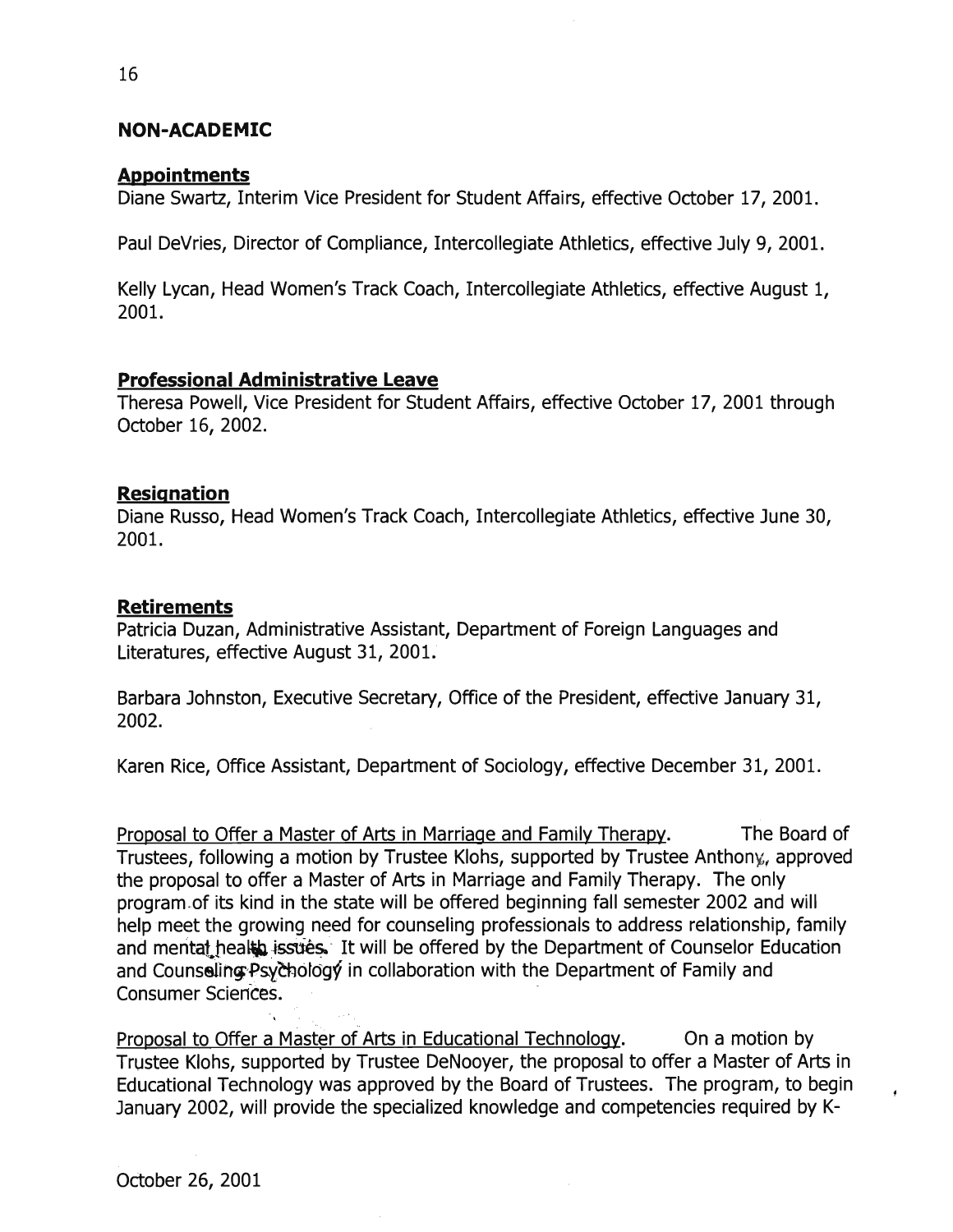12 teachers and administrators to use educational technology and will be offered by the Department of Educational Studies.

Proposal to Offer a Master of Science in Molecular Biotechnology. The proposal to offer a Master of Science in Molecular Biotechnology was approved by the trustees following a motion by Trustee Klohs, supported by Trustee Anthony. The program to be offered through the Department of Biological Sciences is the first of its kind in the nation and combines the disciplines of chemistry, biological sciences and statistics to train students in high throughput screening techniques. The program, beginning winter semester 2002, is being supported by several major pharmaceutical firms.

Proposal to Offer a Graduate Certificate Program in Clinical Trials Administration. Graduate Certificate Program in Clinical Trials Administration, effective winter semester 2002, was approved by the Board of Trustees after a motion by Trustee Klohs, supported by Trustee Anthony. The program, offered by the Department of Physician Assistant, will focus on the essential core competencies required by clinical research personnel.

Budget and Finance Committee Recommendations - presented by Trustee Pero in absence of Committee Chair Chormann

Resolution - "Partnering for Success: The Centennial Campaign for Western Michigan University. The Board of Trustees, on a motion by Trustee Pero, supported by Trustee Aseritis, approved the following resolution, endorsing the centennial campaign:

#### RESOLUTION

WHEREAS, Western Michigan University was established in Kalamazoo in 1903 as the result of a partnership with the citizens of the community;

AND WHEREAS, the University has in the years since 1903 developed many partnerships with communities, businesses and individuals throughout the state of Michigan, the United States of America and the world;

AND WHEREAS, as a result of these many partnerships, the University has grown from an initial enrollment of 117 to now serve more than 28,000 students and has increased in scope from a regional two-year teachers college to a major doctoral-research university of international significance;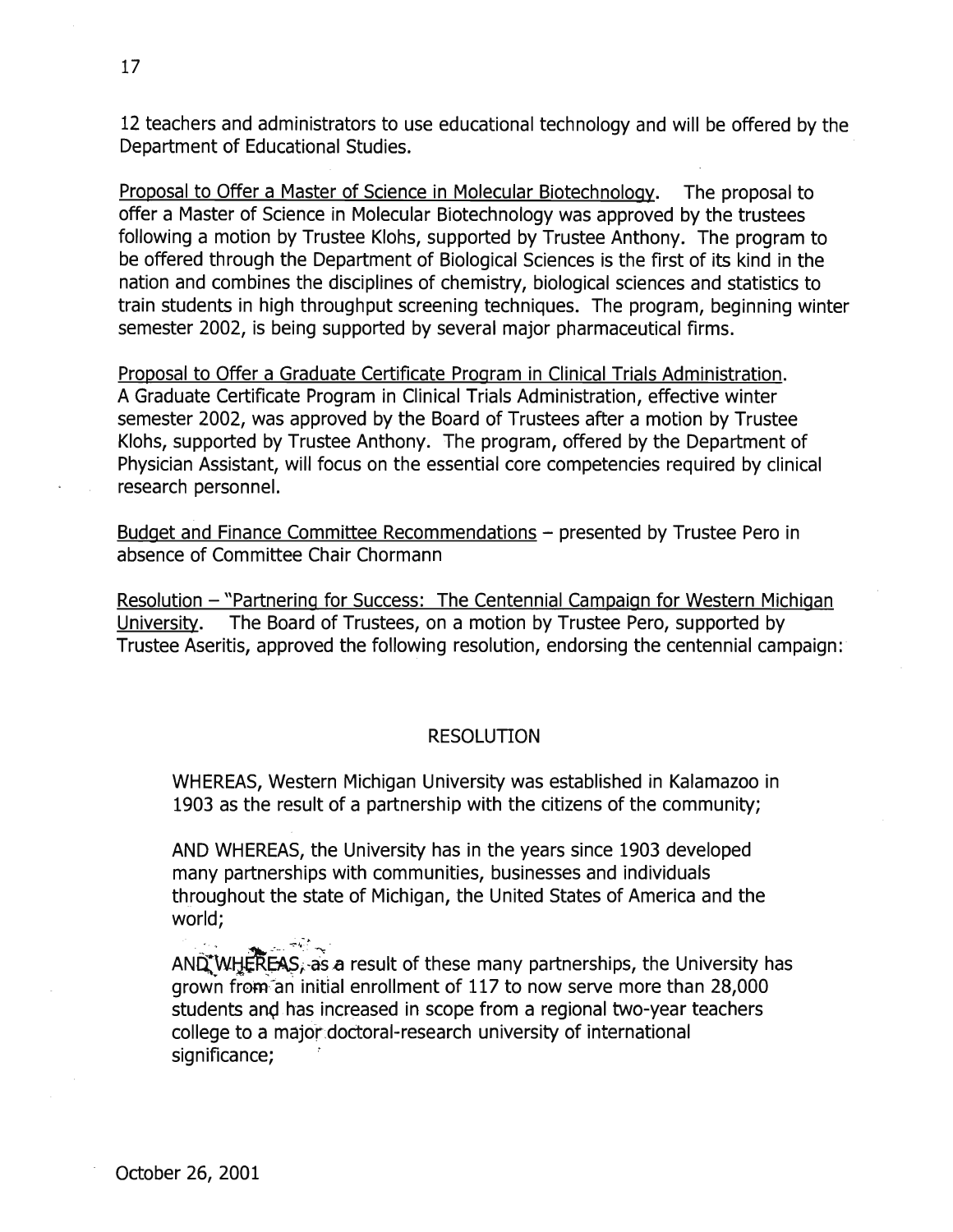AND WHEREAS, additional funding is needed if the University is to take advantage of continuing opportunities for the further development of its reputation as one of the world's leading student-centered research universities;

AND WHEREAS, such additional funding would be used to provide for the needs of students and faculty to perform excellently across the campus and in all fields of research and academic endeavor.

AND WHEREAS, the University, through its President, Dr. Elson S. Floyd, has publicly announced on the  $30<sup>th</sup>$  day of August, 2001, the most ambitious fund-raising effort in the history of the University for the purpose of creating greater opportunities for students and faculty;

AND WHEREAS, that fund-raising effort will also honor the University by achieving its goal in the  $100<sup>th</sup>$  year at Western Michigan University, and thus honor the past by providing for the future;

NOW THEREFORE, the Western Michigan University Board of Trustees does unanimously and fully endorse "Partnering for Success: The Centennial Campaign for Western Michigan University."

Support Services Agreement – Western Michigan University and the WMU Foundation. The agreement (on file in the Board office) was approved by the Board following motion by Trustee Pero, supported by Trustee Aseritis. The University and Foundation have had a long-standing agreement to provide services to each other; and they now wish to enter into a written agreement for the University to provide continued administrative, operational and other services for the Foundation in consideration of the funding and services provided by the Foundation. Under the terms of the agreement, the Foundation agrees to compensate the University on an annual basis (\$200,000 the first year of agreement). The fee shall be paid at the beginning of each University fiscal year for services to be rendered in the upcoming year, with the University reserving the right to adjust the cost of services provided with 30 days advance written notice.

Gift Report. The gift report for July, August and September 2001 was approved by the Board of Trustees following a motion by Trustee Pero, supported by Trustee DeNooyer. %\*:'-■• ->

Personnel Report," On motion by Trustee Pero, supported by Trustee Anthony, the personnel report was approved.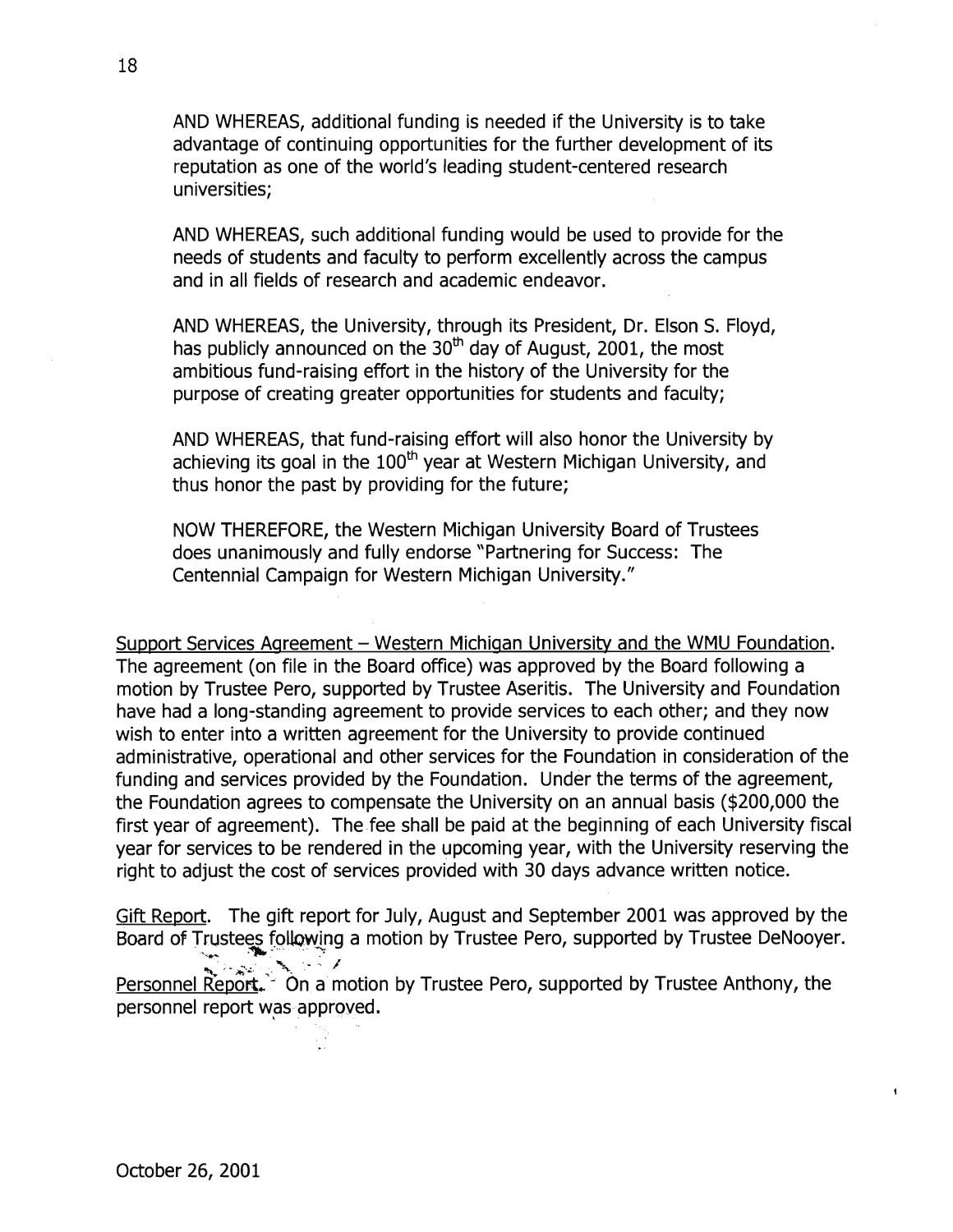### Retirements

Lester Roberts, Supervisor, Fetzer Center, effective December 31, 2001.

Jeanette Ross, Groundskeeper, Landscaper Services, effective August 31, 2001.

Janet Srackangast, Receiving Clerk, Physical Plant, effective December 31, 2001,

Elective Employee Tax Deferral Option. The Board of Trustees, after a motion by Trustee Pero, supported by Trustee Aseritis, authorized the administration to enact all necessary actions to adopt and offer University employees the new options offered under the Economic Growth and Tax Relief Reconciliation Act of 2001 (EGTRRA), relative to the 403(b) and 457(b) programs.

Lease Extension – National City Branch Bank. On a 6-0 roll call vote, after a motion by Trustee Pero, supported by Trustee Anthony, the Board of Trustees authorized the treasurer/assistant treasurer to execute a lease extension with National City Bank of Michigan/Illinois for two years with three additional one-year optional extensions. The bank branch is located on the ground floor of the Bernhard Center in the University's Bronco Mall.

Bank ATM Lease - National City Bank. The Board of Trustees, on a 6-0 roll call vote, following a motion by Trustee Pero, supported by Trustee DeNooyer, authorized the treasurer/assistant treasurer to negotiate and execute an ATM lease with National City Bank of Michigan/Illinois for two years with three additional one-year optional extensions. National City currently has three ATM machines on campus (one included in its branch bank lease in the Bronco Mall), with the installation of two additional ATM machines planned.

Lease Agreement  $-$  Center for Disability Services. On a 6-0 roll call vote and a motion by Trustee Pero, supported by Trustee Aseritis, the Board of Trustees authorized the treasurer/assistant treasurer to enter into a new lease, not to exceed three years, with Trace Enterprises, Inc. on behalf of the Center for Disability Services. The facility is located at 6857 West Main, Suite 6, in the Township of Oshtemo, and the CDS will occupy 4,200 square feet at a cost of \$46,200 annually. The lease includes a termination clause in the event that funding for community mental health is terminated.

Recommendation re Western Michigan University Annuity and Life Income Funds -Retention of State Street. The Board of Trustees, on a motion by Trustee Pero, supported by Trustee Aseritis, approved the continuation of the University's relationship with State Street. State Street was hired by the University in 1996 to provide both administrative and investment management services.

19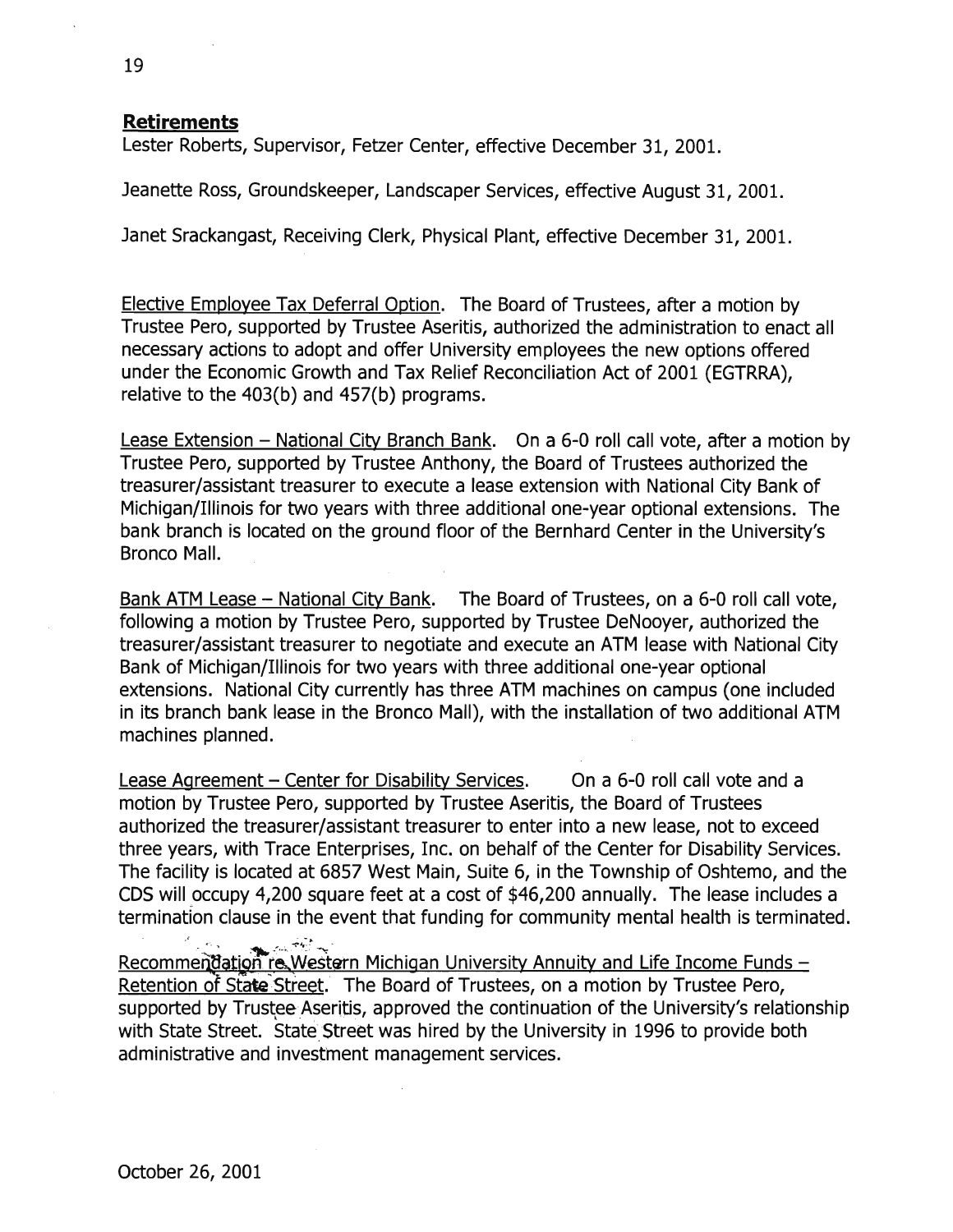Capital Outlay Project Request for 2002/2003. Following a motion by Trustee Pero, supported by Trustee DeNooyer, the Board of Trustees approved the Capital Outlay Project Request for 2002/03 for submission to the State of Michigan (Attachment).

Remarks by the Provost. Provost Dobney spoke of another record enrollment and the successful beginning of the fall semester.

Public Comments. Chris Donathan, president of the Western Student Association, spoke of the impact of September 11 on the student body and the work of the WSA.

Executive Session. On a motion by Trustee Klohs, supported by Trustee Pero, followed by 6-0 roll call vote, the Board of Trustees went into executive session as provided for under Michigan law at 3:20 p.m. and returned to general session at 3:45 p.m. The agenda was then amended to include the following items on a motion by Trustee Pero, supported by Trustee Aseritis.

## **BTR Park Real Estate Transactions**

Conveyance of Sanitary Sewer Mains and Associated Equipment. On a 6-0 roll call vote, following a motion by Trustee Pero, supported by Trustee Klohs, the Board of Trustees authorized the transfer of sanitary sewer mains and associated equipment located within the loop road right-of-way to the City of Kalamazoo under terms and conditions deemed appropriate by the administration.

Sale to Pro Line Opportunity Group, L.L.C. Following a 6-0 roll call vote, after a motion by Trustee Pero, supported by Trustee Aseritis, the Board of Trustees authorized the sale and conveyance of lot 13 of the BTR Park to Pro Line Opportunity Group, L.L.C. under terms and conditions deemed appropriate by the administration.

Storm Water Retention Easement. Authorization of the execution and recording of an easement agreement for water retention was approved on a 6-0 roll call vote after a motion by Trustee Pero, supported by Trustee Anthony, with terms and conditions as deemed appropriate by the administration. (The purchasers of lot 12 experienced difficulties in designing a storm water disposal plan; therefore the easement is being granted to assist in the resolution of the situation for lots 12 and 13).

 $\mathbf{w} \sim \mathbb{R}^2$ Leases Involving Innovation Equities, L.L.C. As moved by Trustee Pero, supported by Trustee Anthony, on 5-0 roll call vote (with Trustee DeNooyer abstaining), the Board approved the authorization of the execution of necessary documents with Innovation Equities, L.L.C. to effect the long-term land lease, the related space lease, and other elements of the proposed transaction upon terms and conditions deemed appropriate by the administration. Innovation Equities, L.L.C. is the entity formed by local individuals to develop the Southwest Michigan Innovation Center/Business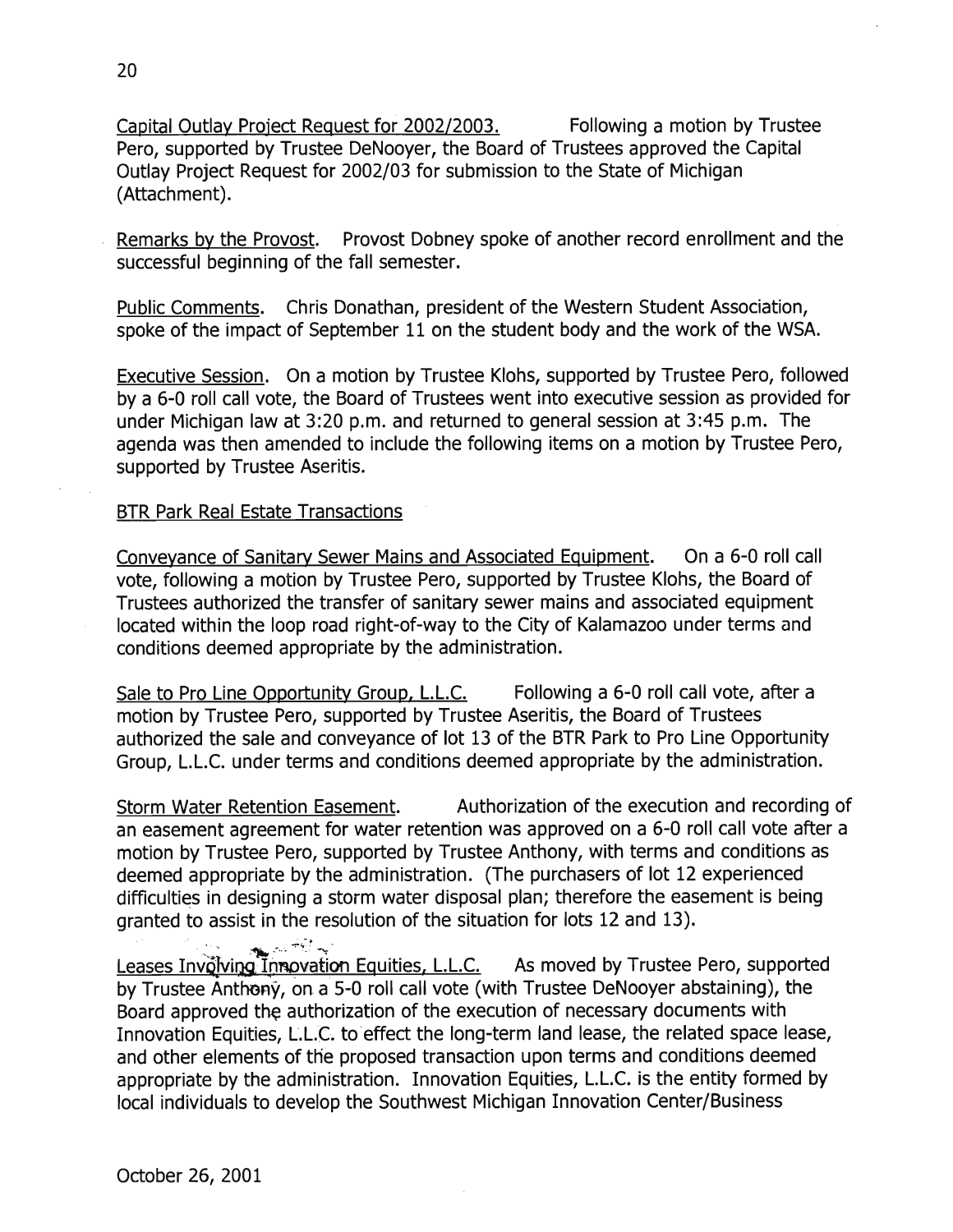Incubator, in conjunction with Southwest Michigan First. The Innovation Center is to be constructed on lots 14, 15 and 16 of the BTR Park, with the property leased on a longterm basis with the rental escalated at the end of each five-year period based upon increases in the Consumer Price Index. The total area is 14.5 acres, with the University retaining the option to repurchase the project under certain circumstances and also committing to become a space tenant in the Innovation Center in the first phase of the project.

Option to Innovation Equities, L.L.C. Following 5-0 roll call vote (Trustee DeNooyer abstaining), and motion by Trustee Pero, supported by Trustee Aseritis, the Board approved the authorization of an option agreement for lots 4, 5, 6 and 7 with Innovation Equities, L.L.C. and of future conveyance of the lots if the option is exercised, under terms and conditions deemed appropriate by the administration. The lots total approximately 20.8 acres.

The option agreement provides for up to five Utility Easements. The Board of Trustees, on a 6-0 roll call vote, on a motion by Trustee Pero, supported by Trustees Klohs, approved the authorization to execute new or amended easements to Consumers Energy Company and other utility providers covering properties owned by the University within and adjacent to the BTR Park upon terms and conditions deemed appropriate by the administration. (Consumers Energy has requested an easement for electrical lines across University property adjacent to BTR Park.)

Adjournment. The meeting was adjourned at 4:00 p.m.

Respectfully submitted,

Betty Kocher Secretary, Board of Trustees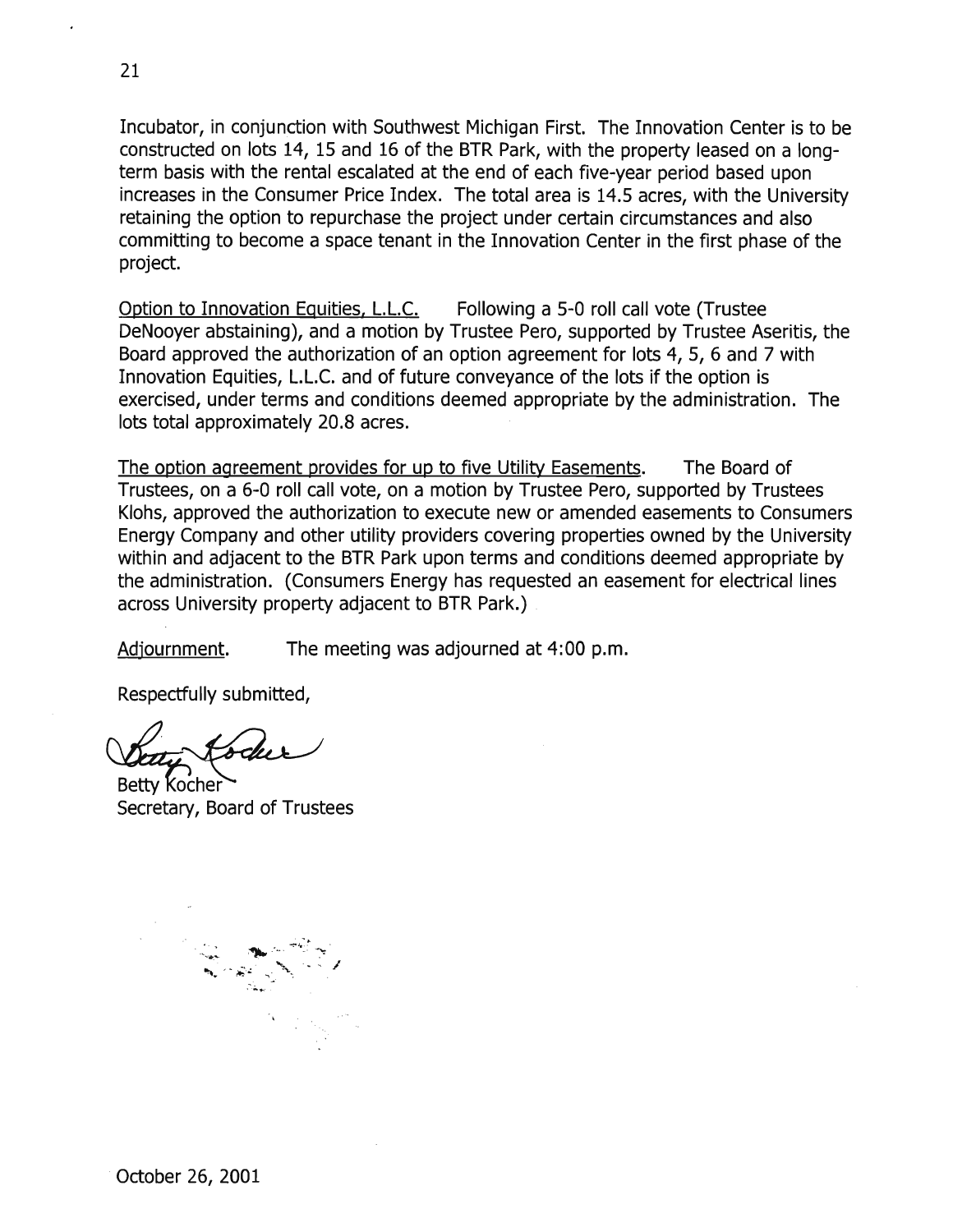$\label{eq:2.1} \frac{1}{\sqrt{2}}\left(\frac{1}{\sqrt{2}}\right)^{2} \left(\frac{1}{\sqrt{2}}\right)^{2} \left(\frac{1}{\sqrt{2}}\right)^{2} \left(\frac{1}{\sqrt{2}}\right)^{2} \left(\frac{1}{\sqrt{2}}\right)^{2} \left(\frac{1}{\sqrt{2}}\right)^{2} \left(\frac{1}{\sqrt{2}}\right)^{2} \left(\frac{1}{\sqrt{2}}\right)^{2} \left(\frac{1}{\sqrt{2}}\right)^{2} \left(\frac{1}{\sqrt{2}}\right)^{2} \left(\frac{1}{\sqrt{2}}\right)^{2} \left(\$ 

 $\label{eq:2.1} \frac{1}{\sqrt{2}}\int_{0}^{\infty}\frac{1}{\sqrt{2\pi}}\left(\frac{1}{\sqrt{2\pi}}\int_{0}^{\infty}\frac{1}{\sqrt{2\pi}}\left(\frac{1}{\sqrt{2\pi}}\right)\frac{1}{\sqrt{2\pi}}\right)\frac{d\omega}{\omega}d\omega.$ 

 $\label{eq:2.1} \mathcal{L}(\mathcal{L}^{\text{max}}_{\mathcal{L}}(\mathcal{L}^{\text{max}}_{\mathcal{L}})) \leq \mathcal{L}(\mathcal{L}^{\text{max}}_{\mathcal{L}}(\mathcal{L}^{\text{max}}_{\mathcal{L}}))$ 

 $\label{eq:2} \mathcal{L} = \mathcal{L} \left( \mathcal{L} \right) \left( \mathcal{L} \right) \left( \mathcal{L} \right)$ 

 $\frac{1}{2}$ 

 $\label{eq:2.1} \frac{1}{\sqrt{2}}\int_{0}^{\infty}\frac{1}{\sqrt{2\pi}}\left(\frac{1}{\sqrt{2\pi}}\right)^{2\alpha} \frac{1}{\sqrt{2\pi}}\int_{0}^{\infty}\frac{1}{\sqrt{2\pi}}\left(\frac{1}{\sqrt{2\pi}}\right)^{\alpha} \frac{1}{\sqrt{2\pi}}\frac{1}{\sqrt{2\pi}}\int_{0}^{\infty}\frac{1}{\sqrt{2\pi}}\frac{1}{\sqrt{2\pi}}\frac{1}{\sqrt{2\pi}}\frac{1}{\sqrt{2\pi}}\frac{1}{\sqrt{2\pi}}\frac{1}{\sqrt{2\pi}}$  $\label{eq:2.1} \frac{1}{\sqrt{2}}\int_{0}^{\infty}\frac{1}{\sqrt{2\pi}}\left(\frac{1}{\sqrt{2\pi}}\right)^{2\alpha} \frac{1}{\sqrt{2\pi}}\int_{0}^{\infty}\frac{1}{\sqrt{2\pi}}\left(\frac{1}{\sqrt{2\pi}}\right)^{\alpha} \frac{1}{\sqrt{2\pi}}\frac{1}{\sqrt{2\pi}}\int_{0}^{\infty}\frac{1}{\sqrt{2\pi}}\frac{1}{\sqrt{2\pi}}\frac{1}{\sqrt{2\pi}}\frac{1}{\sqrt{2\pi}}\frac{1}{\sqrt{2\pi}}\frac{1}{\sqrt{2\pi}}$ 

 $\label{eq:2.1} \frac{1}{\sqrt{2\pi}}\int_{\mathbb{R}^3} \frac{d\mu}{\sqrt{2\pi}} \left( \frac{d\mu}{\sqrt{2\pi}} \right)^2 \frac{d\mu}{\sqrt{2\pi}} \frac{d\mu}{\sqrt{2\pi}} \frac{d\mu}{\sqrt{2\pi}} \frac{d\mu}{\sqrt{2\pi}} \frac{d\mu}{\sqrt{2\pi}} \frac{d\mu}{\sqrt{2\pi}} \frac{d\mu}{\sqrt{2\pi}} \frac{d\mu}{\sqrt{2\pi}} \frac{d\mu}{\sqrt{2\pi}} \frac{d\mu}{\sqrt{2\pi}} \frac{d\mu}{\sqrt{2\$